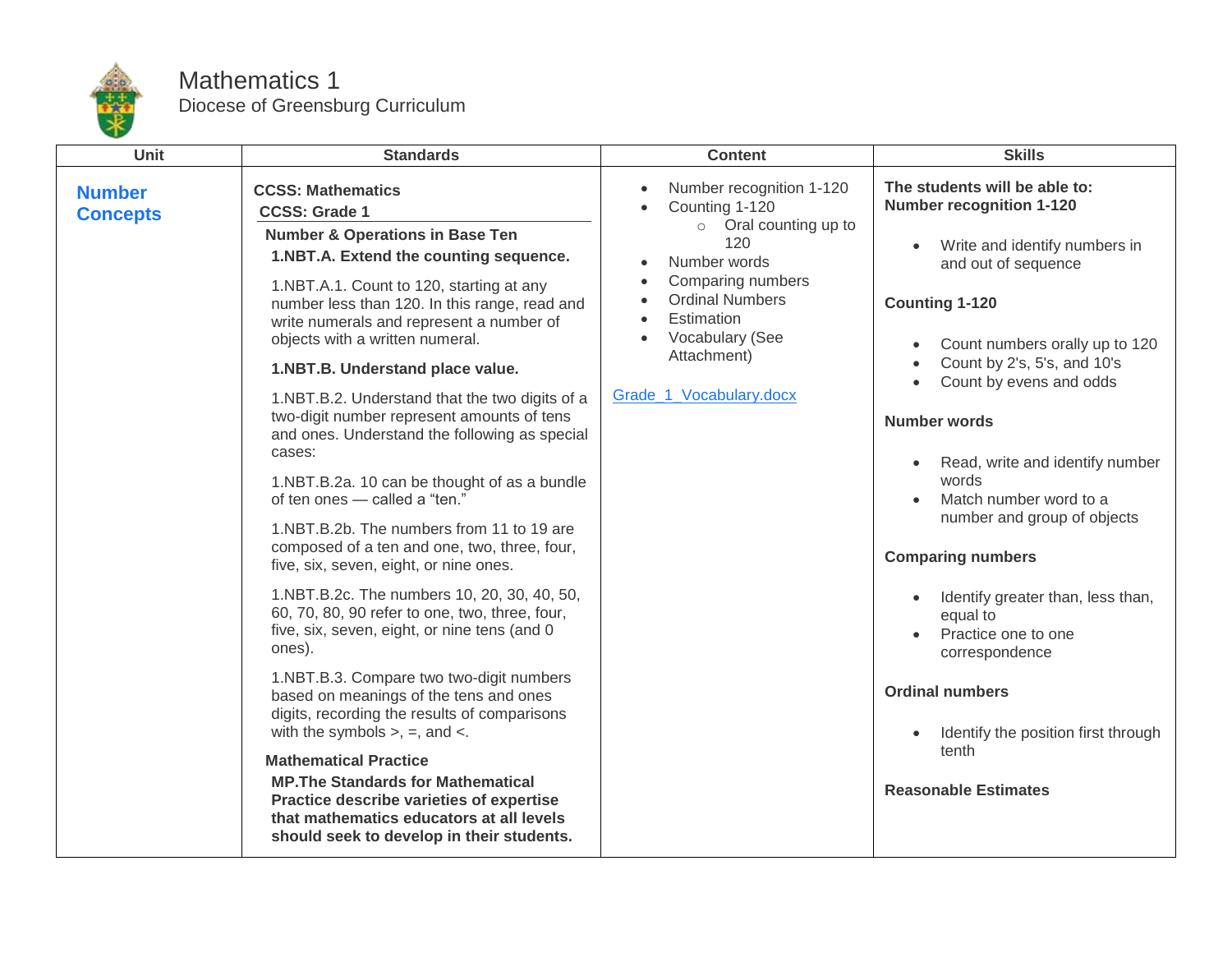| <b>Unit</b>            | <b>Standards</b>                                                                                                                                                                                                           | <b>Content</b>                                                           | <b>Skills</b>                                                                              |
|------------------------|----------------------------------------------------------------------------------------------------------------------------------------------------------------------------------------------------------------------------|--------------------------------------------------------------------------|--------------------------------------------------------------------------------------------|
|                        | MP.4. Model with mathematics.<br>MP.6. Attend to precision.<br>MP.7. Look for and make use of structure.<br>MP.8. Look for and express regularity in<br>repeated reasoning.                                                |                                                                          | Check answers using a variety<br>$\bullet$<br>of methods (mental math,<br>estimation, etc) |
|                        | <b>NCTM: Mathematics</b><br>NCTM: Pre-K - 2<br><b>Number &amp; Operations</b><br>Understand numbers, ways of<br>representing numbers, relationships<br>among numbers, and number systems                                   |                                                                          |                                                                                            |
|                        | count with understanding and recognize "how<br>many" in sets of objects;<br>develop a sense of whole numbers and<br>represent and use them in flexible ways,<br>including relating, composing, and<br>decomposing numbers; |                                                                          |                                                                                            |
|                        | connect number words and numerals to the<br>quantities they represent, using various<br>physical models and representations;<br><b>Compute fluently and make reasonable</b>                                                |                                                                          |                                                                                            |
|                        | estimates<br>use a variety of methods and tools to<br>compute, including objects, mental<br>computation, estimation, paper and pencil,<br>and calculators.                                                                 |                                                                          |                                                                                            |
|                        | © Copyright 2010. National Governors<br>Association Center for Best Practices and<br>Council of Chief State School Officers. All rights<br>reserved.                                                                       |                                                                          |                                                                                            |
| <b>Problem Solving</b> | <b>CCSS: Mathematics</b>                                                                                                                                                                                                   | Patterns to Solve Problems<br>$\bullet$<br><b>Model with Mathematics</b> | The students will be able to:                                                              |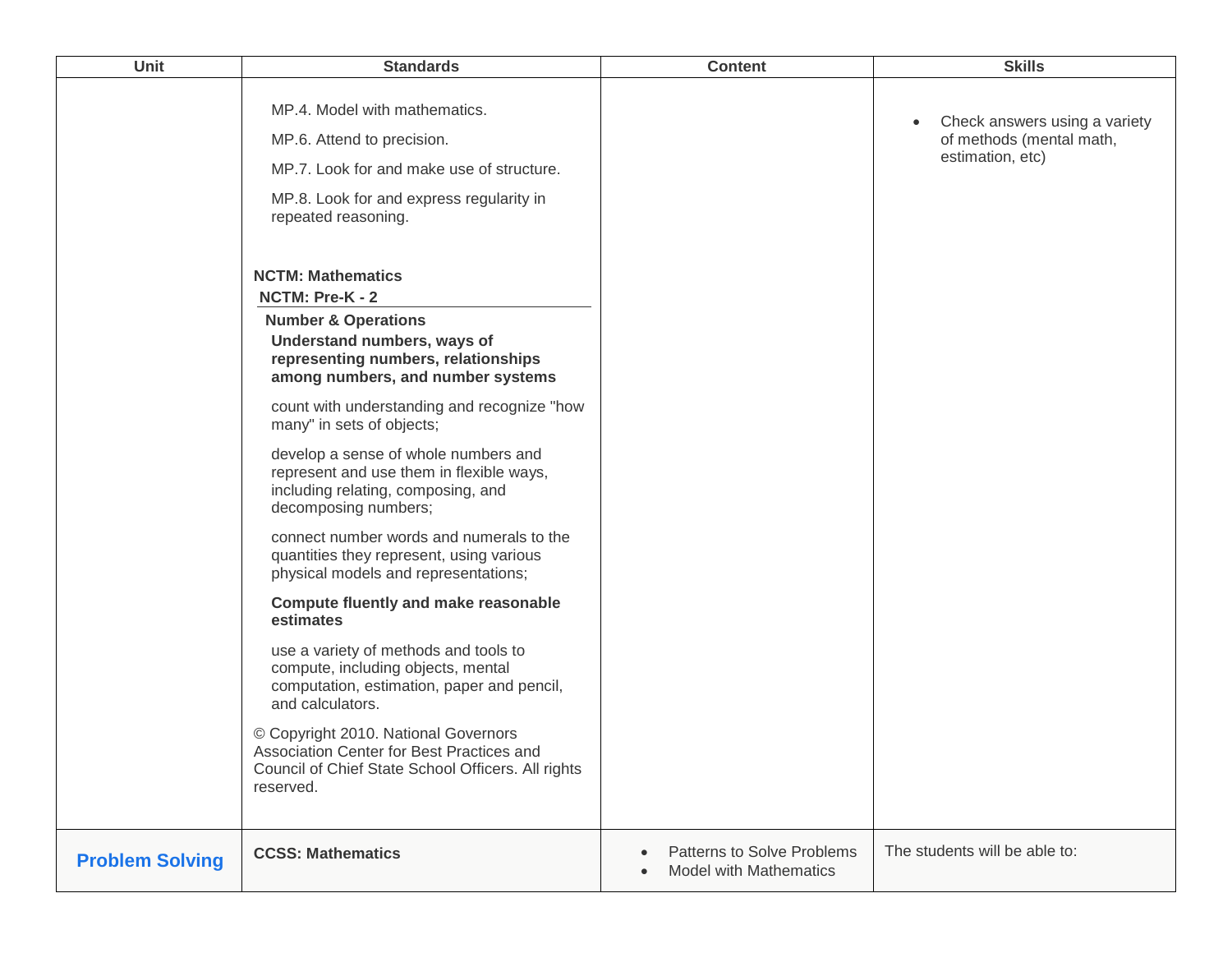| Unit | <b>Standards</b>                                                                                                                                                                                                                                                                                                                                                                                                                                                                                                                                                            | <b>Content</b>                                                                                                                                                                                                                                                                                                                         | <b>Skills</b>                                                                                                                                                                                 |
|------|-----------------------------------------------------------------------------------------------------------------------------------------------------------------------------------------------------------------------------------------------------------------------------------------------------------------------------------------------------------------------------------------------------------------------------------------------------------------------------------------------------------------------------------------------------------------------------|----------------------------------------------------------------------------------------------------------------------------------------------------------------------------------------------------------------------------------------------------------------------------------------------------------------------------------------|-----------------------------------------------------------------------------------------------------------------------------------------------------------------------------------------------|
|      | <b>CCSS: Grade 1</b><br><b>Mathematical Practice</b><br><b>MP. The Standards for Mathematical</b><br>Practice describe varieties of expertise<br>that mathematics educators at all levels<br>should seek to develop in their students.<br>MP.1. Make sense of problems and persevere<br>in solving them.<br>MP.6. Attend to precision.<br>MP.7. Look for and make use of structure.<br>MP.8. Look for and express regularity in<br>repeated reasoning.                                                                                                                      | Interpret Information from a<br>Table or Graph<br><b>Problem Solving Strategies</b><br><b>Draw Picture</b><br>$\circ$<br>Make a Table<br>$\Omega$<br>Make a Graph<br>$\circ$<br>Addition and Subtraction<br><b>Stories</b><br><b>Addition and Subtraction</b><br>$\bullet$<br><b>Number Sentences</b><br>Use of Reasoning<br>$\bullet$ | Identify what is known<br>Understand what is being asked<br>Identify what is unknown<br>Decide which strategy would<br>work best<br>Prove that an answer is correct<br>by checking their work |
|      | <b>NCTM: Mathematics</b><br>NCTM: Pre-K - 2<br><b>Process Standards</b><br><b>Problem Solving</b><br>Build new mathematical knowledge through<br>problem solving<br>Solve problems that arise in mathematics and<br>in other contexts<br>Apply and adapt a variety of appropriate<br>strategies to solve problems<br>Monitor and reflect on the process of<br>mathematical problem solving<br><b>Reasoning and Proof</b><br>Develop and evaluate mathematical<br>arguments and proofs<br>Select and use various types of reasoning<br>and methods of proof<br>Communication |                                                                                                                                                                                                                                                                                                                                        |                                                                                                                                                                                               |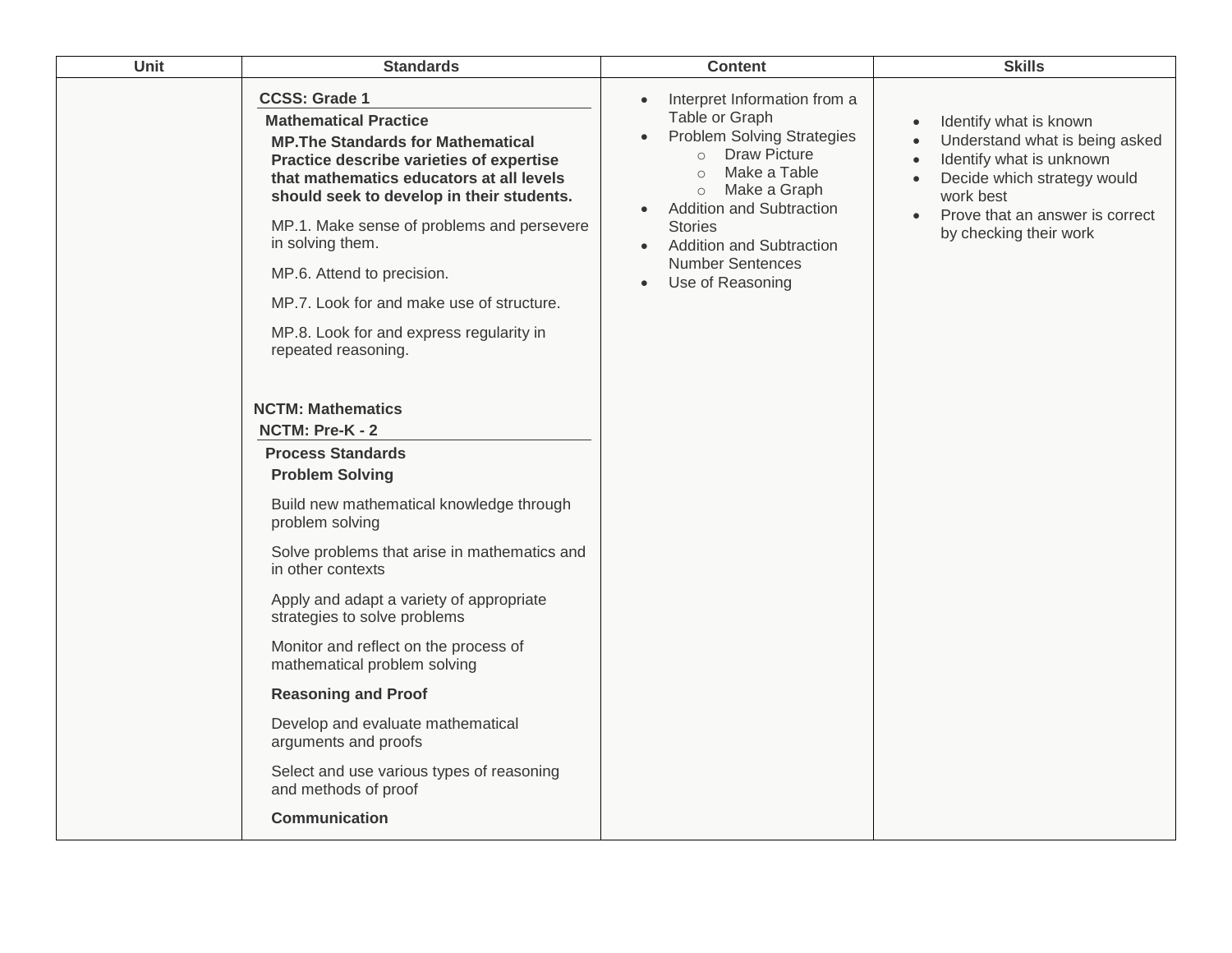| Unit                                                       | <b>Standards</b>                                                                                                                                                                                                                                                                                                                                                                                                                                                                                                                                                                                                                                                                                   | <b>Content</b>                                                                                                                                                                                                                                                                                                             | <b>Skills</b>                                                                                                                                                                                                                                                                                                       |
|------------------------------------------------------------|----------------------------------------------------------------------------------------------------------------------------------------------------------------------------------------------------------------------------------------------------------------------------------------------------------------------------------------------------------------------------------------------------------------------------------------------------------------------------------------------------------------------------------------------------------------------------------------------------------------------------------------------------------------------------------------------------|----------------------------------------------------------------------------------------------------------------------------------------------------------------------------------------------------------------------------------------------------------------------------------------------------------------------------|---------------------------------------------------------------------------------------------------------------------------------------------------------------------------------------------------------------------------------------------------------------------------------------------------------------------|
|                                                            | Communicate their mathematical thinking<br>coherently and clearly to peers, teachers, and<br>others<br>Analyze and evaluate the mathematical<br>thinking and strategies of others;<br>Use the language of mathematics to express<br>mathematical ideas precisely.<br><b>Connections</b><br>Recognize and use connections among<br>mathematical ideas<br>Understand how mathematical ideas<br>interconnect and build on one another to<br>produce a coherent whole<br>Recognize and apply mathematics in contexts<br>outside of mathematics<br>© Copyright 2010. National Governors<br>Association Center for Best Practices and<br>Council of Chief State School Officers. All rights<br>reserved. |                                                                                                                                                                                                                                                                                                                            |                                                                                                                                                                                                                                                                                                                     |
| <b>Addition &amp;</b><br><b>Subtraction</b><br>(Within 10) | <b>CCSS: Mathematics</b><br><b>CCSS: Grade 1</b><br><b>Operations &amp; Algebraic Thinking</b><br>1.OA.A. Represent and solve problems<br>involving addition and subtraction.<br>1. OA.A.1. Use addition and subtraction within<br>20 to solve word problems involving situations<br>of adding to, taking from, putting together,<br>taking apart, and comparing, with unknowns<br>in all positions, e.g., by using objects,<br>drawings, and equations with a symbol for the<br>unknown number to represent the problem.<br>1.OA.A.2. Solve word problems that call for<br>addition of three whole numbers whose sum<br>is less than or equal to 20, e.g., by using                               | Addition<br>Addition sentences<br>$\circ$<br>Ways to make<br>$\circ$<br>numbers to 20<br>Vertical and<br>$\circ$<br>horizontal addition<br>Doubles and<br>$\circ$<br>doubles plus one<br>Subtraction<br>Subtraction<br>$\circ$<br>sentences<br>Vertical and<br>$\circ$<br>horizontal<br>subtraction<br>Doubles to subtract | The students will be able to:<br><b>Addition</b><br>Model addition<br>Add zero<br>Count on<br>Join sets<br>Use number line to add or count<br>on<br>Use concrete objects to solve<br>"putting together" addition<br>problems<br>Explore the basics of the<br>Commutative Property of<br>Addition (add in any order) |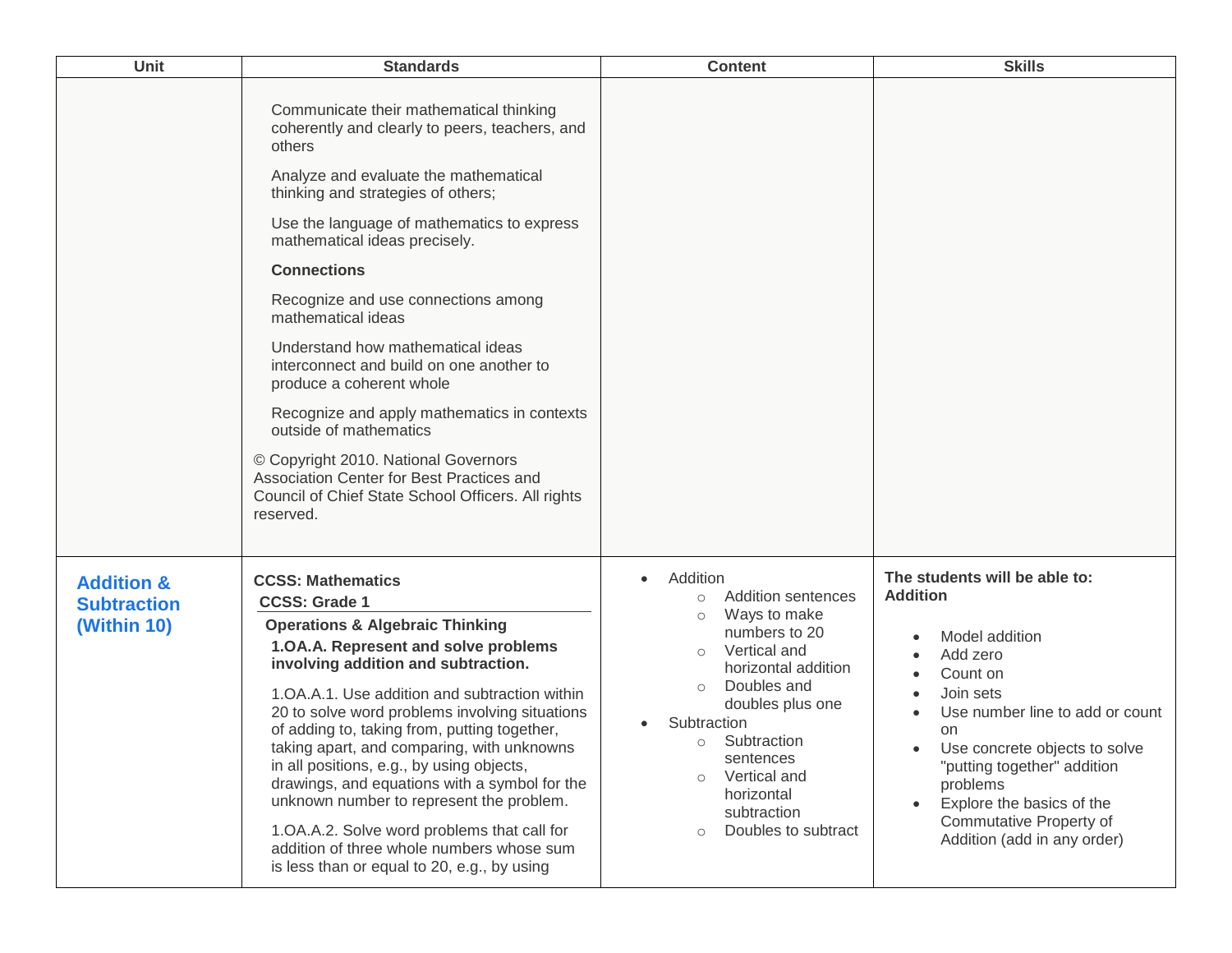| Unit | <b>Standards</b>                                                                                                                                                                                                                                                                                                                                                                                                                                                                                                                                                           | <b>Content</b>                      | <b>Skills</b>                                                                                                                                                   |
|------|----------------------------------------------------------------------------------------------------------------------------------------------------------------------------------------------------------------------------------------------------------------------------------------------------------------------------------------------------------------------------------------------------------------------------------------------------------------------------------------------------------------------------------------------------------------------------|-------------------------------------|-----------------------------------------------------------------------------------------------------------------------------------------------------------------|
|      | objects, drawings, and equations with a<br>symbol for the unknown number to represent<br>the problem.                                                                                                                                                                                                                                                                                                                                                                                                                                                                      | Addition and subtraction<br>stories | <b>Subtraction</b><br>Model subtraction<br>$\bullet$                                                                                                            |
|      | 1.OA.B. Understand and apply properties<br>of operations and the relationship between<br>addition and subtraction.                                                                                                                                                                                                                                                                                                                                                                                                                                                         | Grade_1_Vocabulary.docx             | Subtract zero and all<br>$\bullet$<br>Compare pictorial groups to<br>$\bullet$<br>understand subtraction<br>Model and compare groups to<br>$\bullet$            |
|      | 1.OA.B.3. Apply properties of operations as<br>strategies to add and subtract.                                                                                                                                                                                                                                                                                                                                                                                                                                                                                             |                                     | show the meaning of<br>subtraction<br>o Decomposing numbers                                                                                                     |
|      | 1. OA.B.4. Understand subtraction as an<br>unknown-addend problem.                                                                                                                                                                                                                                                                                                                                                                                                                                                                                                         |                                     | Model and record all the ways<br>to take apart numbers within 20<br>Count back<br>Subtract from numbers up to 20<br>$\bullet$<br>Use number line to subtract or |
|      | 1.0A.C. Add and subtract within 20.                                                                                                                                                                                                                                                                                                                                                                                                                                                                                                                                        |                                     | count on<br>Relate addition to subtraction                                                                                                                      |
|      | 1.OA.C.5. Relate counting to addition and<br>subtraction (e.g., by counting on 2 to add 2).                                                                                                                                                                                                                                                                                                                                                                                                                                                                                |                                     | <b>Addition and subtraction stories</b>                                                                                                                         |
|      | 1.OA.C.6. Add and subtract within 20,<br>demonstrating fluency for addition and<br>subtraction within 10. Use strategies such as<br>counting on; making ten (e.g., $8 + 6 = 8 + 2 +$<br>$4 = 10 + 4 = 14$ ; decomposing a number<br>leading to a ten (e.g., $13 - 4 = 13 - 3 - 1 = 10$<br>$-1 = 9$ ; using the relationship between<br>addition and subtraction (e.g., knowing that 8<br>$+4 = 12$ , one knows $12 - 8 = 4$ ; and creating<br>equivalent but easier or known sums (e.g.,<br>adding $6 + 7$ by creating the known equivalent<br>$6 + 6 + 1 = 12 + 1 = 13$ . |                                     | Read and interpret stories<br>$\bullet$<br>Understand addition and<br>subtraction vocabulary to solve<br>stories                                                |
|      | 1.0A.D. Work with addition and<br>subtraction equations.                                                                                                                                                                                                                                                                                                                                                                                                                                                                                                                   |                                     |                                                                                                                                                                 |
|      | 1. OA.D. 7. Understand the meaning of the<br>equal sign, and determine if equations<br>involving addition and subtraction are true or<br>false. For example, which of the following<br>equations are true and which are false? $6 = 6$ ,<br>$7 = 8 - 1$ , $5 + 2 = 2 + 5$ , $4 + 1 = 5 + 2$ .                                                                                                                                                                                                                                                                              |                                     |                                                                                                                                                                 |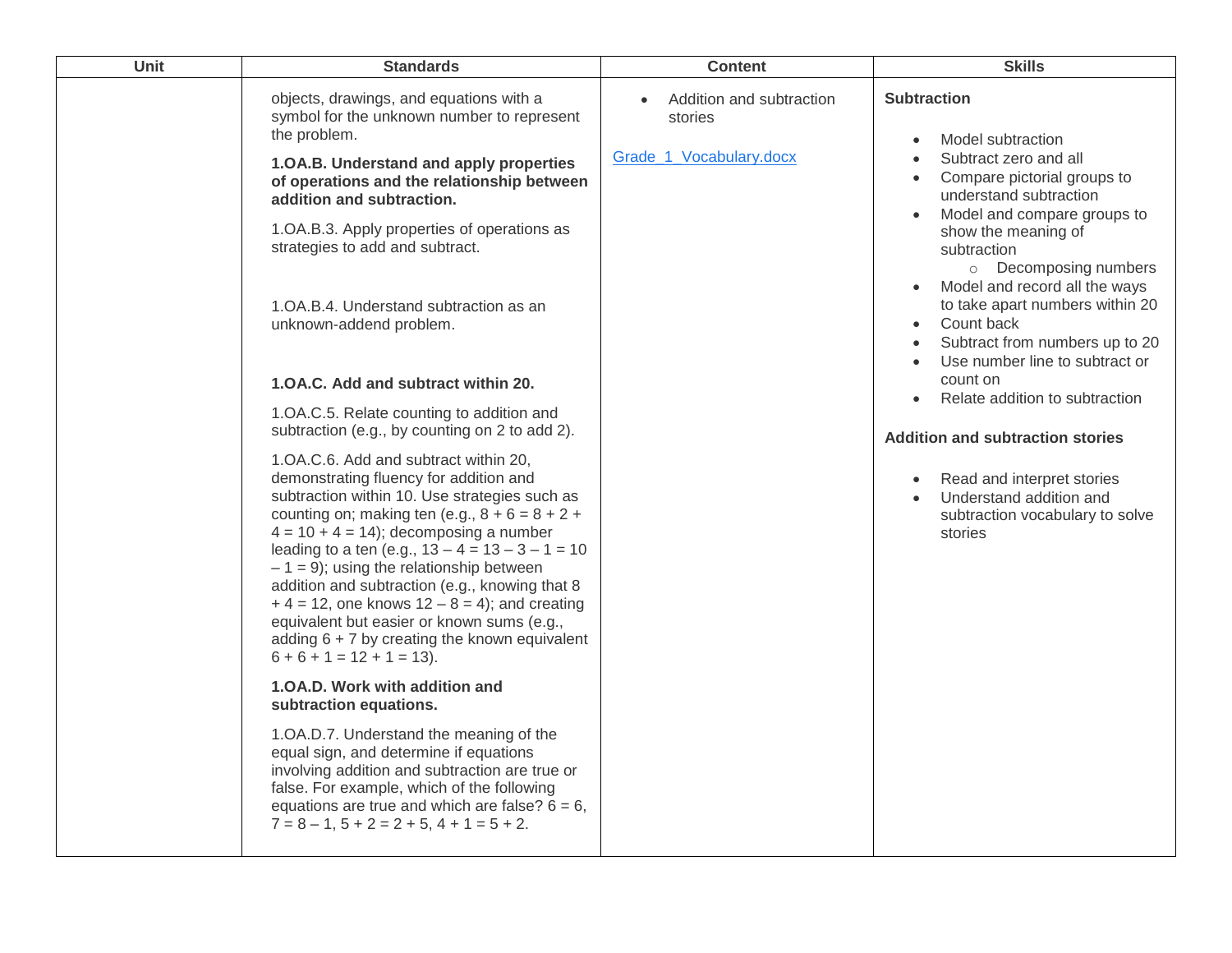| <b>Unit</b> | <b>Standards</b>                                                                                                                                                                                                                                                                                                                                                                                                                                                                                                                                   | <b>Content</b> | <b>Skills</b> |
|-------------|----------------------------------------------------------------------------------------------------------------------------------------------------------------------------------------------------------------------------------------------------------------------------------------------------------------------------------------------------------------------------------------------------------------------------------------------------------------------------------------------------------------------------------------------------|----------------|---------------|
|             | 1. OA. D. 8. Determine the unknown whole<br>number in an addition or subtraction equation<br>relating to three whole numbers.                                                                                                                                                                                                                                                                                                                                                                                                                      |                |               |
|             | <b>Number &amp; Operations in Base Ten</b><br>1.NBT.C. Use place value understanding<br>and properties of operations to add and<br>subtract.                                                                                                                                                                                                                                                                                                                                                                                                       |                |               |
|             | 1.NBT.C.4. Add within 100, including adding a<br>two-digit number and a one-digit number, and<br>adding a two-digit number and a multiple of<br>10, using concrete models or drawings and<br>strategies based on place value, properties of<br>operations, and/or the relationship between<br>addition and subtraction; relate the strategy to<br>a written method and explain the reasoning<br>used. Understand that in adding two-digit<br>numbers, one adds tens and tens, ones and<br>ones; and sometimes it is necessary to<br>compose a ten. |                |               |
|             | 1.NBT.C.5. Given a two-digit number,<br>mentally find 10 more or 10 less than the<br>number, without having to count; explain the<br>reasoning used.                                                                                                                                                                                                                                                                                                                                                                                               |                |               |
|             | 1.NBT.C.6. Subtract multiples of 10 in the<br>range 10-90 from multiples of 10 in the range<br>10-90 (positive or zero differences), using<br>concrete models or drawings and strategies<br>based on place value, properties of<br>operations, and/or the relationship between<br>addition and subtraction; relate the strategy to<br>a written method and explain the reasoning<br>used.                                                                                                                                                          |                |               |
|             | <b>NCTM: Mathematics</b>                                                                                                                                                                                                                                                                                                                                                                                                                                                                                                                           |                |               |
|             | NCTM: Pre-K - 2                                                                                                                                                                                                                                                                                                                                                                                                                                                                                                                                    |                |               |
|             | <b>Number &amp; Operations</b>                                                                                                                                                                                                                                                                                                                                                                                                                                                                                                                     |                |               |
|             | Understand numbers, ways of<br>representing numbers, relationships<br>among numbers, and number systems                                                                                                                                                                                                                                                                                                                                                                                                                                            |                |               |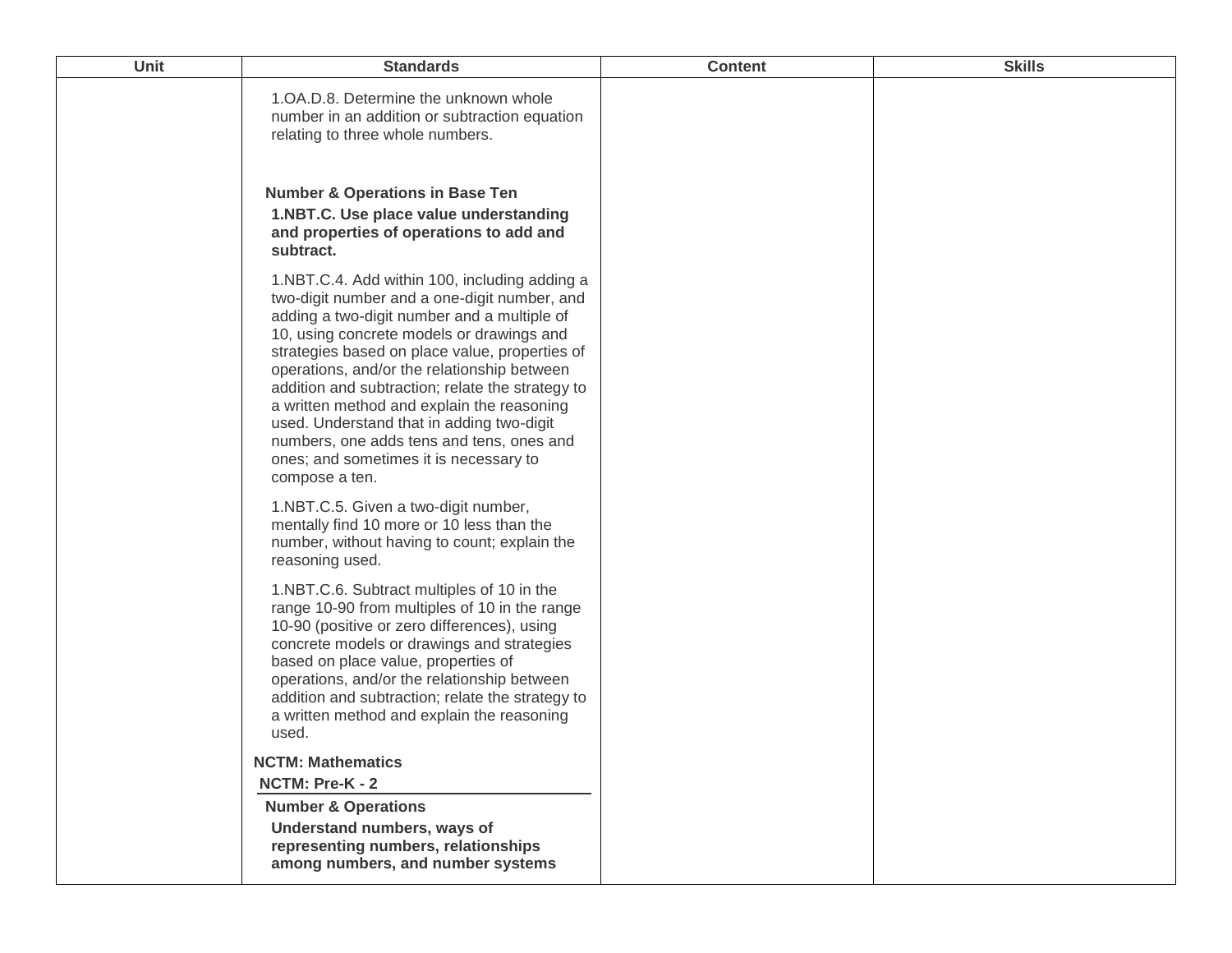| Unit | <b>Standards</b>                                                                                                                               | <b>Content</b> | <b>Skills</b> |
|------|------------------------------------------------------------------------------------------------------------------------------------------------|----------------|---------------|
|      | develop a sense of whole numbers and<br>represent and use them in flexible ways,<br>including relating, composing, and<br>decomposing numbers; |                |               |
|      | Understand meanings of operations and<br>how they relate to one another                                                                        |                |               |
|      | understand various meanings of addition and<br>subtraction of whole numbers and the<br>relationship between the two operations;                |                |               |
|      | understand the effects of adding and<br>subtracting whole numbers;                                                                             |                |               |
|      | <b>Compute fluently and make reasonable</b><br>estimates                                                                                       |                |               |
|      | develop and use strategies for whole-number<br>computations, with a focus on addition and<br>subtraction;                                      |                |               |
|      | develop fluency with basic number<br>combinations for addition and subtraction;                                                                |                |               |
|      | use a variety of methods and tools to<br>compute, including objects, mental<br>computation, estimation, paper and pencil,<br>and calculators.  |                |               |
|      | Algebra<br>Represent and analyze mathematical<br>situations and structures using algebraic<br>symbols                                          |                |               |
|      | illustrate general principles and properties of<br>operations, such as commutativity, using<br>specific numbers;                               |                |               |
|      | use concrete, pictorial, and verbal<br>representations to develop an understanding<br>of invented and conventional symbolic<br>notations.      |                |               |
|      | Use mathematical models to represent and<br>understand quantitative relationships                                                              |                |               |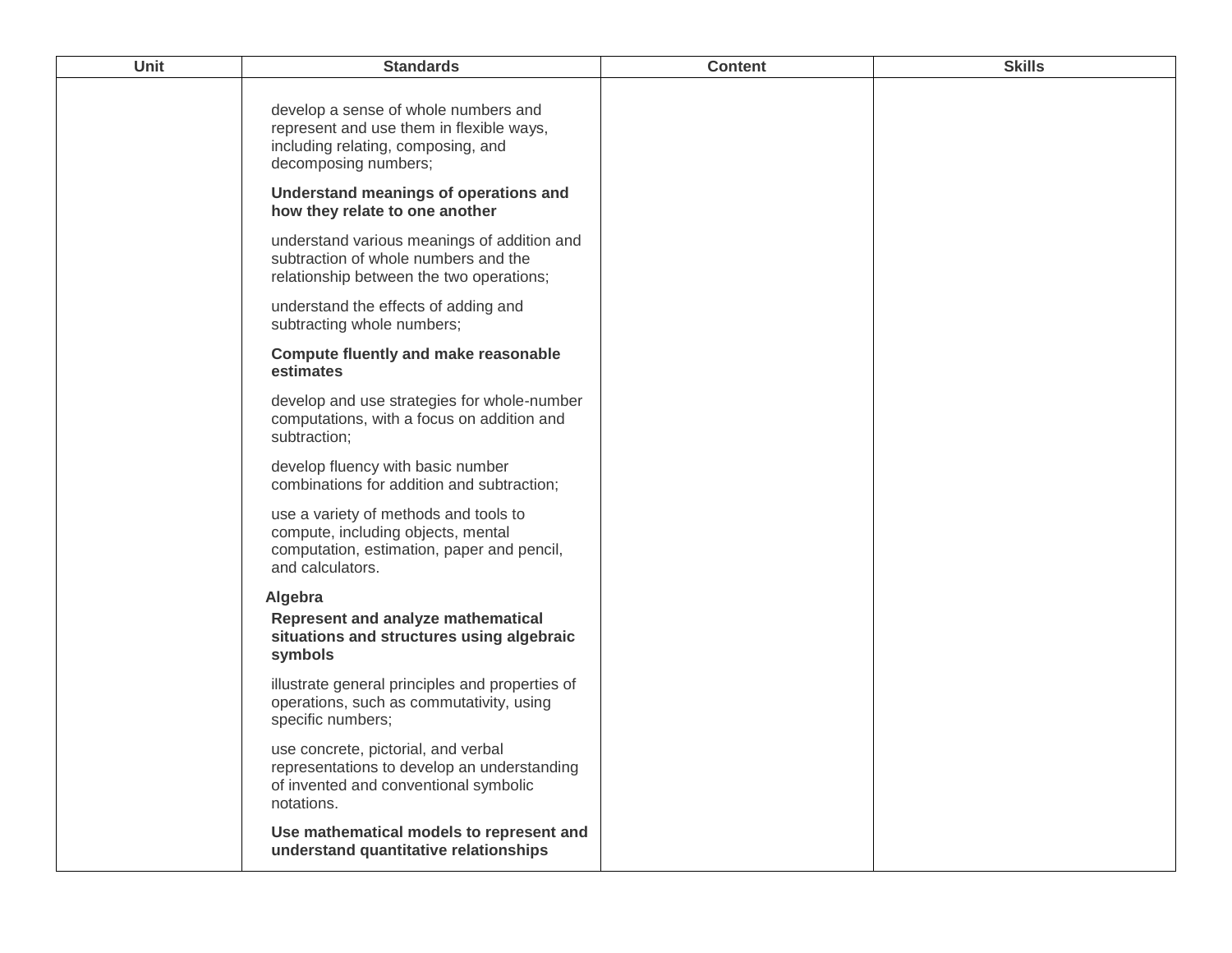| Unit                                 | <b>Standards</b>                                                                                                                                                                                                                                                                                                                                                                                                                                                                                                                                                                                        | <b>Content</b>                                                                                                                                                                                                                                                                                                                                                                             | <b>Skills</b>                                                                                                                                                                                                                                                                                         |
|--------------------------------------|---------------------------------------------------------------------------------------------------------------------------------------------------------------------------------------------------------------------------------------------------------------------------------------------------------------------------------------------------------------------------------------------------------------------------------------------------------------------------------------------------------------------------------------------------------------------------------------------------------|--------------------------------------------------------------------------------------------------------------------------------------------------------------------------------------------------------------------------------------------------------------------------------------------------------------------------------------------------------------------------------------------|-------------------------------------------------------------------------------------------------------------------------------------------------------------------------------------------------------------------------------------------------------------------------------------------------------|
|                                      | model situations that involve the addition and<br>subtraction of whole numbers, using objects,<br>pictures, and symbols.<br>© Copyright 2010. National Governors<br>Association Center for Best Practices and<br>Council of Chief State School Officers. All rights<br>reserved.                                                                                                                                                                                                                                                                                                                        |                                                                                                                                                                                                                                                                                                                                                                                            |                                                                                                                                                                                                                                                                                                       |
| Data, Graphs &<br><b>Probability</b> | <b>CCSS: Mathematics</b><br><b>CCSS: Grade 1</b><br><b>Measurement &amp; Data</b><br>1.MD.C. Represent and interpret data.<br>1.MD.C.4. Organize, represent, and interpret<br>data with up to three categories; ask and<br>answer questions about the total number of<br>data points, how many in each category, and<br>how many more or less are in one category<br>than in another.<br><b>Mathematical Practice</b><br><b>MP. The Standards for Mathematical</b><br>Practice describe varieties of expertise<br>that mathematics educators at all levels<br>should seek to develop in their students. | Sort and classify objects<br>$\bullet$<br>Tally marks<br>Tally charts<br>$\circ$<br>One-to-one<br>$\circ$<br>correspondence for<br>tally and object<br><b>Tables</b><br>$\bullet$<br>Graphs<br>Picture graphs<br>$\circ$<br>Pictographs<br>$\circ$<br>Bar graphs<br>$\circ$<br>Probability<br>$\bullet$<br>Likelihood of an<br>$\circ$<br>occurrence<br>(certain, possible,<br>impossible) | The students will be able to:<br>Sort and classify<br>Group objects by attributes<br>$\bullet$<br><b>Tally marks</b><br>Use a one to one<br>correspondence for tally and<br>object<br>Use tally marks to create graphs<br>and tables<br>Analyze and compare data in a<br>tally chart<br><b>Tables</b> |
|                                      | MP.1. Make sense of problems and persevere<br>in solving them.<br>MP.5. Use appropriate tools strategically.                                                                                                                                                                                                                                                                                                                                                                                                                                                                                            |                                                                                                                                                                                                                                                                                                                                                                                            | Create a table from information<br>$\bullet$<br>that is given<br>Read tables<br>Use a table to answer questions<br>$\bullet$                                                                                                                                                                          |
|                                      | MP.6. Attend to precision.                                                                                                                                                                                                                                                                                                                                                                                                                                                                                                                                                                              |                                                                                                                                                                                                                                                                                                                                                                                            |                                                                                                                                                                                                                                                                                                       |
|                                      | MP.8. Look for and express regularity in<br>repeated reasoning.<br><b>NCTM: Mathematics</b><br>NCTM: Pre-K - 2                                                                                                                                                                                                                                                                                                                                                                                                                                                                                          |                                                                                                                                                                                                                                                                                                                                                                                            | <b>Graphs</b><br>Create, read and interpret<br>$\bullet$<br>picture graphs<br>Create, read and interpret<br>pictographs                                                                                                                                                                               |
|                                      | Data Analysis & Probability                                                                                                                                                                                                                                                                                                                                                                                                                                                                                                                                                                             |                                                                                                                                                                                                                                                                                                                                                                                            | Differentiate between picture<br>and pictographs                                                                                                                                                                                                                                                      |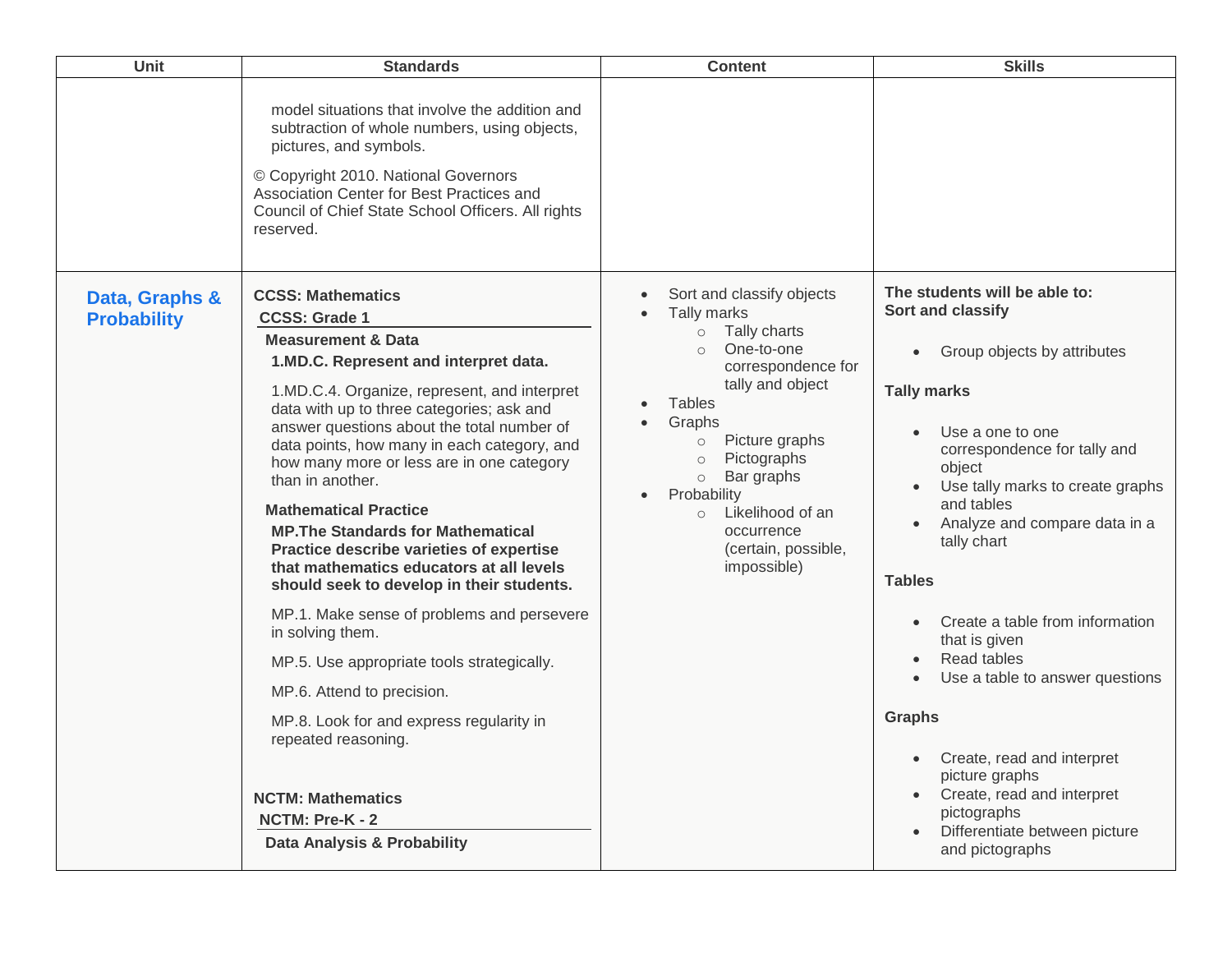| <b>Unit</b>                                                  | <b>Standards</b>                                                                                                                                                                                                                                                                                                                                                                                                                                                                                                                                                                                                                                                                                                                                                                                                                                                         | <b>Content</b>                                                                                      | <b>Skills</b>                                                                                                                                                                                                                                       |
|--------------------------------------------------------------|--------------------------------------------------------------------------------------------------------------------------------------------------------------------------------------------------------------------------------------------------------------------------------------------------------------------------------------------------------------------------------------------------------------------------------------------------------------------------------------------------------------------------------------------------------------------------------------------------------------------------------------------------------------------------------------------------------------------------------------------------------------------------------------------------------------------------------------------------------------------------|-----------------------------------------------------------------------------------------------------|-----------------------------------------------------------------------------------------------------------------------------------------------------------------------------------------------------------------------------------------------------|
|                                                              | Formulate questions that can be<br>addressed with data and collect, organize,<br>and display relevant data to answer them<br>pose questions and gather data about<br>themselves and their surroundings;<br>sort and classify objects according to their<br>attributes and organize data about the<br>objects;<br>represent data using concrete objects,<br>pictures, and graphs.<br>Select and use appropriate statistical<br>methods to analyze data<br>describe parts of the data and the set of data<br>as a whole to determine what the data show.<br>Develop and evaluate inferences and<br>predictions that are based on data<br>discuss events related to students'<br>experiences as likely or unlikely.<br>© Copyright 2010. National Governors<br>Association Center for Best Practices and<br>Council of Chief State School Officers. All rights<br>reserved. |                                                                                                     | Create, read and interpret bar<br>$\bullet$<br>graphs<br>Analyze and compare data<br>shown in a bar graph<br><b>Probability</b><br>Identify the likeness of<br>occurrence as certain, possible<br>or impossible                                     |
| <b>Number</b><br><b>Patterns &amp; Place</b><br><b>Value</b> | <b>CCSS: Mathematics</b><br><b>CCSS: Grade 1</b><br><b>Number &amp; Operations in Base Ten</b><br>1.NBT.A. Extend the counting sequence.<br>1.NBT.A.1. Count to 120, starting at any<br>number less than 120. In this range, read and<br>write numerals and represent a number of<br>objects with a written numeral.<br>1.NBT.B. Understand place value.<br>1.NBT.B.2. Understand that the two digits of a<br>two-digit number represent amounts of tens                                                                                                                                                                                                                                                                                                                                                                                                                 | Patterns<br>Sort and Classify<br>Skip counting<br>Ordinal numbers<br>Place Value<br>Compare numbers | The students will be able to:<br><b>Patterns</b><br>Draw and identify shapes,<br>$\bullet$<br>numbers, objects<br>Create AAB, ABB, ABC<br>Extend and grow patterns<br><b>Sort and Classify</b><br>Size, number and other<br>$\bullet$<br>properties |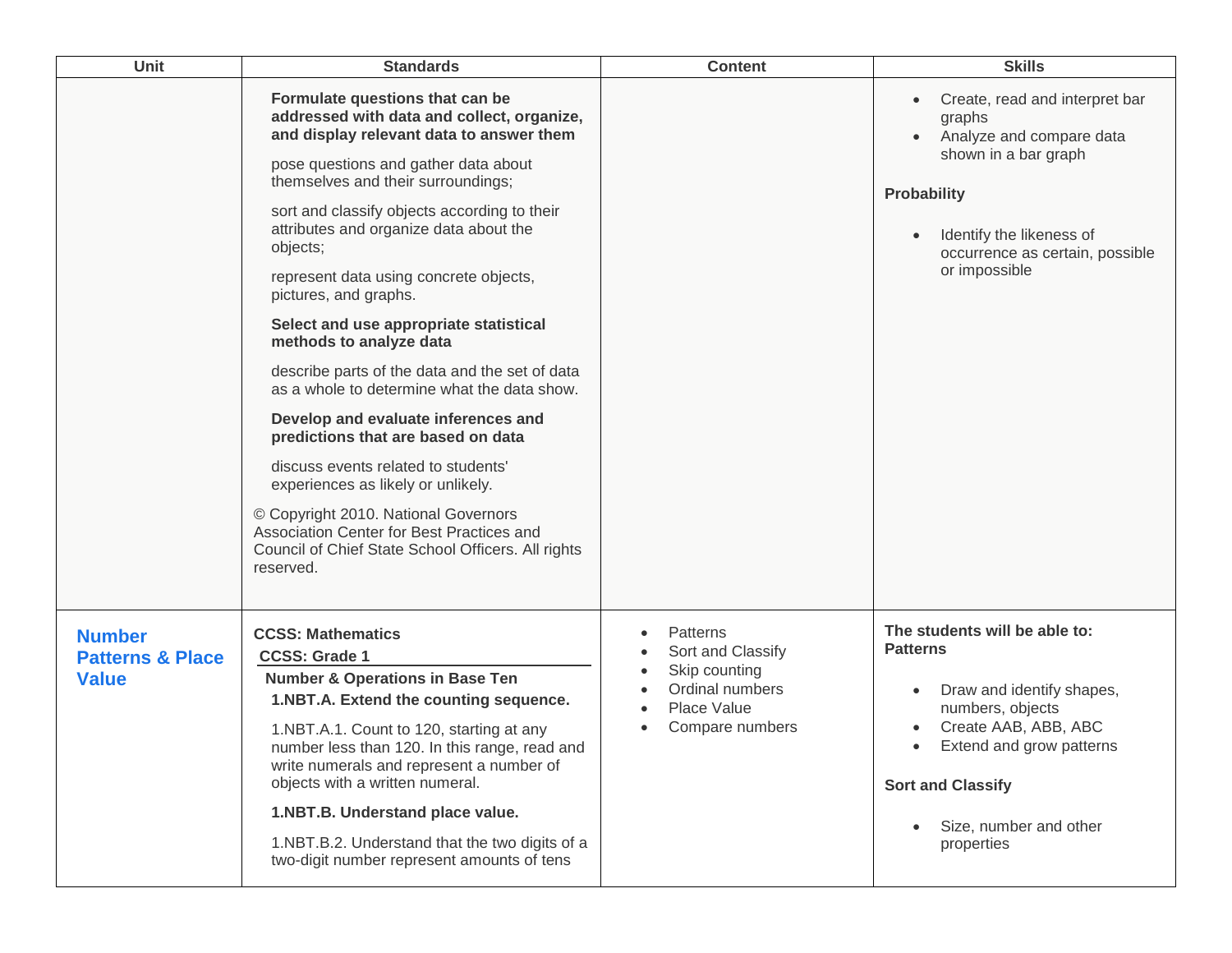| Unit | <b>Standards</b>                                                                                                                                                                                                                                                                                                                                                                                                                                                                                                                                   | <b>Content</b> | <b>Skills</b>                                                                                          |
|------|----------------------------------------------------------------------------------------------------------------------------------------------------------------------------------------------------------------------------------------------------------------------------------------------------------------------------------------------------------------------------------------------------------------------------------------------------------------------------------------------------------------------------------------------------|----------------|--------------------------------------------------------------------------------------------------------|
|      | and ones. Understand the following as special<br>cases:                                                                                                                                                                                                                                                                                                                                                                                                                                                                                            |                | <b>Skip counting</b>                                                                                   |
|      | 1.NBT.B.2a. 10 can be thought of as a bundle<br>of ten ones - called a "ten."                                                                                                                                                                                                                                                                                                                                                                                                                                                                      |                | Skip count by 2, 5, 10<br>Recognize patterns in skip<br>counting                                       |
|      | 1.NBT.B.2b. The numbers from 11 to 19 are<br>composed of a ten and one, two, three, four,<br>five, six, seven, eight, or nine ones.                                                                                                                                                                                                                                                                                                                                                                                                                |                | Identify even and odd numbers<br><b>Ordinal numbers</b>                                                |
|      | 1.NBT.B.2c. The numbers 10, 20, 30, 40, 50,<br>60, 70, 80, 90 refer to one, two, three, four,<br>five, six, seven, eight, or nine tens (and 0)<br>ones).                                                                                                                                                                                                                                                                                                                                                                                           |                | Identify the position first through<br>tenth                                                           |
|      | 1.NBT.B.3. Compare two two-digit numbers<br>based on meanings of the tens and ones<br>digits, recording the results of comparisons<br>with the symbols $>$ , $=$ , and $\lt$ .                                                                                                                                                                                                                                                                                                                                                                     |                | <b>Place Value</b><br>Identify place value for ones,<br>tens, hundreds<br>Compare number using greater |
|      | 1.NBT.C. Use place value understanding<br>and properties of operations to add and<br>subtract.                                                                                                                                                                                                                                                                                                                                                                                                                                                     |                | than, less than and equal to                                                                           |
|      | 1.NBT.C.4. Add within 100, including adding a<br>two-digit number and a one-digit number, and<br>adding a two-digit number and a multiple of<br>10, using concrete models or drawings and<br>strategies based on place value, properties of<br>operations, and/or the relationship between<br>addition and subtraction; relate the strategy to<br>a written method and explain the reasoning<br>used. Understand that in adding two-digit<br>numbers, one adds tens and tens, ones and<br>ones; and sometimes it is necessary to<br>compose a ten. |                |                                                                                                        |
|      | 1.NBT.C.5. Given a two-digit number,<br>mentally find 10 more or 10 less than the<br>number, without having to count; explain the<br>reasoning used.                                                                                                                                                                                                                                                                                                                                                                                               |                |                                                                                                        |
|      | 1.NBT.C.6. Subtract multiples of 10 in the<br>range 10-90 from multiples of 10 in the range<br>10-90 (positive or zero differences), using<br>concrete models or drawings and strategies<br>based on place value, properties of                                                                                                                                                                                                                                                                                                                    |                |                                                                                                        |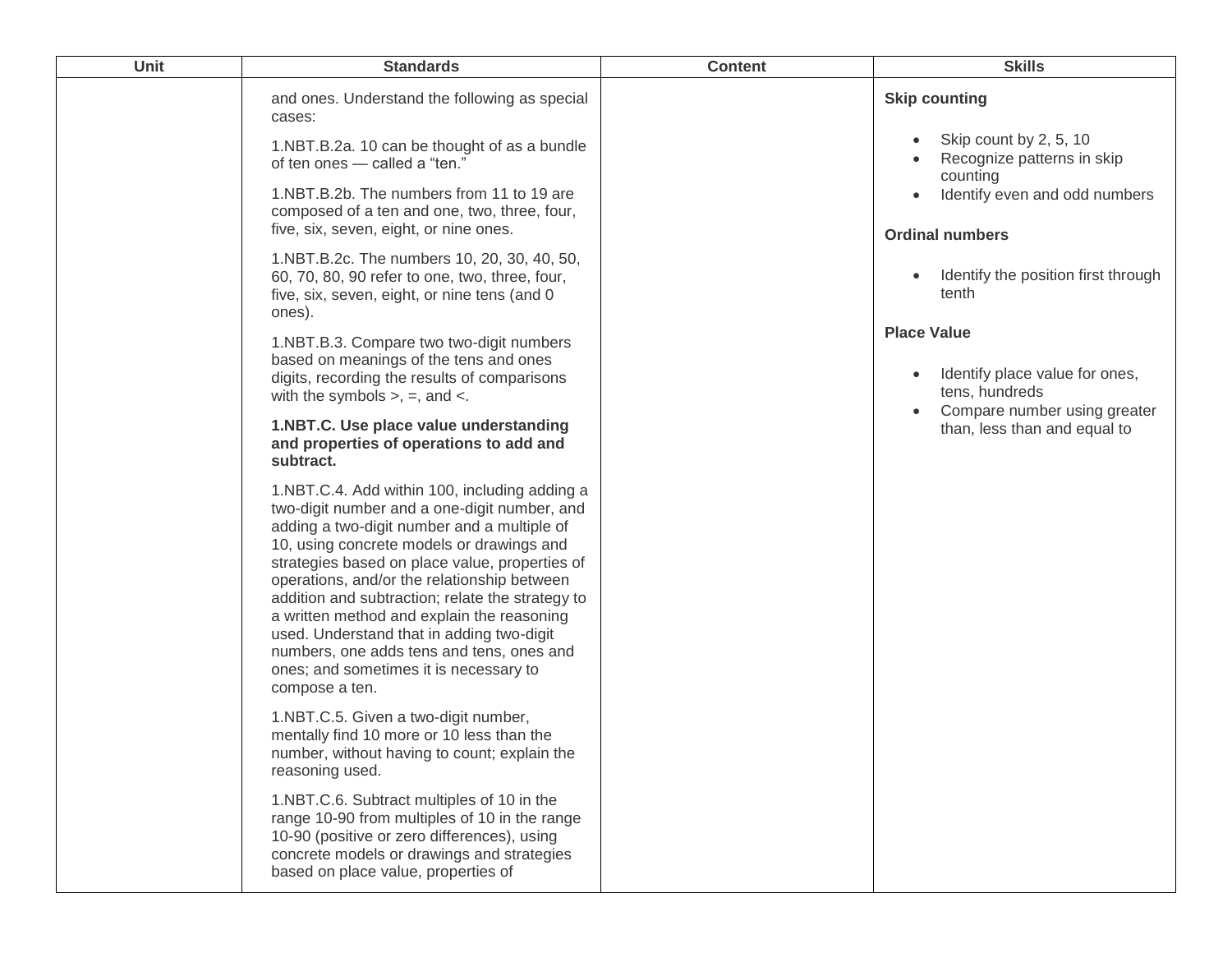| <b>Unit</b> | <b>Standards</b>                                                                                                                                                      | <b>Content</b> | <b>Skills</b> |
|-------------|-----------------------------------------------------------------------------------------------------------------------------------------------------------------------|----------------|---------------|
|             | operations, and/or the relationship between<br>addition and subtraction; relate the strategy to<br>a written method and explain the reasoning<br>used.                |                |               |
|             | <b>Mathematical Practice</b><br><b>MP. The Standards for Mathematical</b><br>Practice describe varieties of expertise                                                 |                |               |
|             | that mathematics educators at all levels<br>should seek to develop in their students.                                                                                 |                |               |
|             | MP.6. Attend to precision.                                                                                                                                            |                |               |
|             | <b>NCTM: Mathematics</b><br>NCTM: Pre-K - 2                                                                                                                           |                |               |
|             | <b>Number &amp; Operations</b>                                                                                                                                        |                |               |
|             | Understand numbers, ways of<br>representing numbers, relationships<br>among numbers, and number systems                                                               |                |               |
|             | develop understanding of the relative position<br>and magnitude of whole numbers and of<br>ordinal and cardinal numbers and their<br>connections;                     |                |               |
|             | develop a sense of whole numbers and<br>represent and use them in flexible ways,<br>including relating, composing, and<br>decomposing numbers;                        |                |               |
|             | Algebra<br>Understand patterns, relations, and<br>functions                                                                                                           |                |               |
|             | sort, classify, and order objects by size,<br>number, and other properties;                                                                                           |                |               |
|             | recognize, describe, and extend patterns<br>such as sequences of sounds and shapes or<br>simple numeric patterns and translate from<br>one representation to another; |                |               |
|             | analyze how both repeating and growing<br>patterns are generated.                                                                                                     |                |               |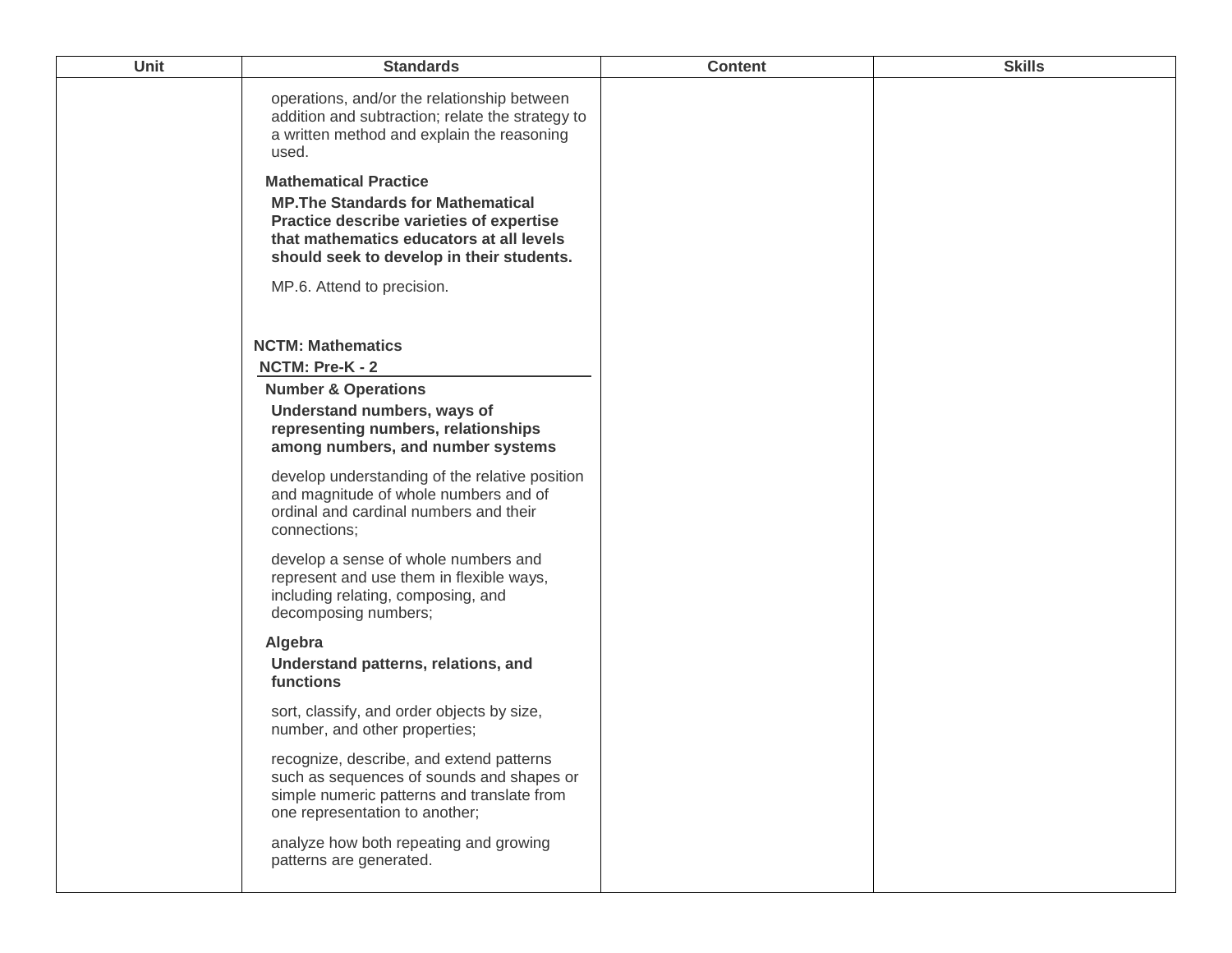| <b>Unit</b>                                                | <b>Standards</b>                                                                                                                                                                                                                                                                                                                                                                                                                                                                                                                                                                                                                                                                                                                                                                                                                                                                                                                                                                                                                                                                                                                                                                                      | <b>Content</b>                                                                                                                                                                                                                                                                                                                                                                                     | <b>Skills</b>                                                                                                                                                                                                                                                                                                                                                                                                                                                                                                                                                                                                                                                                                                                                                                                                                                                                        |
|------------------------------------------------------------|-------------------------------------------------------------------------------------------------------------------------------------------------------------------------------------------------------------------------------------------------------------------------------------------------------------------------------------------------------------------------------------------------------------------------------------------------------------------------------------------------------------------------------------------------------------------------------------------------------------------------------------------------------------------------------------------------------------------------------------------------------------------------------------------------------------------------------------------------------------------------------------------------------------------------------------------------------------------------------------------------------------------------------------------------------------------------------------------------------------------------------------------------------------------------------------------------------|----------------------------------------------------------------------------------------------------------------------------------------------------------------------------------------------------------------------------------------------------------------------------------------------------------------------------------------------------------------------------------------------------|--------------------------------------------------------------------------------------------------------------------------------------------------------------------------------------------------------------------------------------------------------------------------------------------------------------------------------------------------------------------------------------------------------------------------------------------------------------------------------------------------------------------------------------------------------------------------------------------------------------------------------------------------------------------------------------------------------------------------------------------------------------------------------------------------------------------------------------------------------------------------------------|
|                                                            | © Copyright 2010. National Governors<br>Association Center for Best Practices and<br>Council of Chief State School Officers. All rights<br>reserved.                                                                                                                                                                                                                                                                                                                                                                                                                                                                                                                                                                                                                                                                                                                                                                                                                                                                                                                                                                                                                                                  |                                                                                                                                                                                                                                                                                                                                                                                                    |                                                                                                                                                                                                                                                                                                                                                                                                                                                                                                                                                                                                                                                                                                                                                                                                                                                                                      |
| <b>Addition &amp;</b><br><b>Subtraction</b><br>(Within 20) | <b>CCSS: Mathematics</b><br><b>CCSS: Grade 1</b><br><b>Operations &amp; Algebraic Thinking</b><br>1.OA.A. Represent and solve problems<br>involving addition and subtraction.<br>1.OA.A.1. Use addition and subtraction within<br>20 to solve word problems involving situations<br>of adding to, taking from, putting together,<br>taking apart, and comparing, with unknowns<br>in all positions, e.g., by using objects,<br>drawings, and equations with a symbol for the<br>unknown number to represent the problem.<br>1.OA.A.2. Solve word problems that call for<br>addition of three whole numbers whose sum<br>is less than or equal to 20, e.g., by using<br>objects, drawings, and equations with a<br>symbol for the unknown number to represent<br>the problem.<br>1.0A.B. Understand and apply properties<br>of operations and the relationship between<br>addition and subtraction.<br>1. OA. B. 3. Apply properties of operations as<br>strategies to add and subtract.<br>1. OA. B. 4. Understand subtraction as an<br>unknown-addend problem.<br>1.OA.C. Add and subtract within 20.<br>1.OA.C.5. Relate counting to addition and<br>subtraction (e.g., by counting on 2 to add 2). | Addition<br>$\bullet$<br><b>Addition sentences</b><br>$\circ$<br>Ways to make<br>$\circ$<br>numbers to 20<br>Vertical and<br>$\circ$<br>horizontal addition<br>Doubles and<br>$\circ$<br>doubles plus one<br>Subtraction<br>Subtraction<br>$\circ$<br>sentences<br>Vertical and<br>$\circ$<br>horizontal<br>subtraction<br>Doubles to subtract<br>Addition and subtraction<br>$\bullet$<br>stories | The students will be able to:<br><b>Addition</b><br>Model addition<br>Add zero<br>Count on<br>Join sets<br>Use number line to add or count<br>on<br>Use concrete objects to solve<br>$\bullet$<br>"putting together" addition<br>problems<br>Explore the basics of the<br>Commutative Property of<br>Addition (add in any order)<br><b>Subtraction</b><br>Model subtraction<br>$\bullet$<br>Subtract zero and all<br>$\bullet$<br>Compare pictorial groups to<br>understand subtraction<br>Model and compare groups to<br>show the meaning of<br>subtraction<br>Decomposing numbers<br>$\circ$<br>Model and record all the ways<br>$\bullet$<br>to take apart numbers within 20<br>Count back<br>$\bullet$<br>Subtract from numbers up to 20<br>Use number line to subtract or<br>count on<br>Relate addition to subtraction<br>$\bullet$<br><b>Addition and subtraction stories</b> |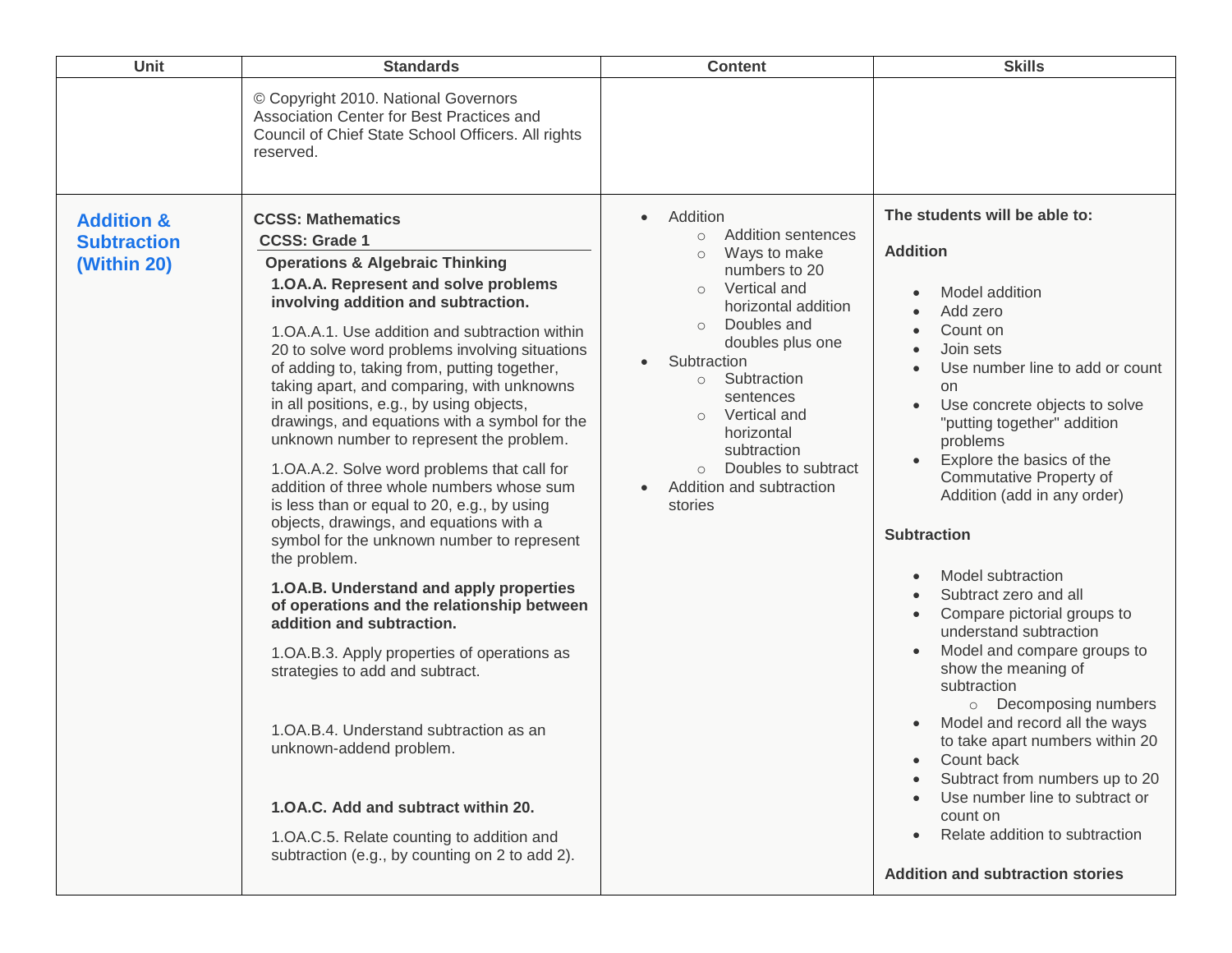| Unit | <b>Standards</b>                                                                                                                                                                                                                                                                                                                                                                                                                                                                                                                                                             | <b>Content</b> | <b>Skills</b>                                                                                                    |
|------|------------------------------------------------------------------------------------------------------------------------------------------------------------------------------------------------------------------------------------------------------------------------------------------------------------------------------------------------------------------------------------------------------------------------------------------------------------------------------------------------------------------------------------------------------------------------------|----------------|------------------------------------------------------------------------------------------------------------------|
|      | 1.OA.C.6. Add and subtract within 20,<br>demonstrating fluency for addition and<br>subtraction within 10. Use strategies such as<br>counting on; making ten (e.g., $8 + 6 = 8 + 2 +$<br>$4 = 10 + 4 = 14$ ; decomposing a number<br>leading to a ten (e.g., $13 - 4 = 13 - 3 - 1 = 10$<br>$-1 = 9$ ); using the relationship between<br>addition and subtraction (e.g., knowing that 8<br>$+ 4 = 12$ , one knows $12 - 8 = 4$ ; and creating<br>equivalent but easier or known sums (e.g.,<br>adding $6 + 7$ by creating the known equivalent<br>$6 + 6 + 1 = 12 + 1 = 13$ . |                | Read and interpret stories<br>$\bullet$<br>Understand addition and<br>subtraction vocabulary to solve<br>stories |
|      | 1.0A.D. Work with addition and<br>subtraction equations.                                                                                                                                                                                                                                                                                                                                                                                                                                                                                                                     |                |                                                                                                                  |
|      | 1.OA.D.7. Understand the meaning of the<br>equal sign, and determine if equations<br>involving addition and subtraction are true or<br>false. For example, which of the following<br>equations are true and which are false? $6 = 6$ ,<br>$7 = 8 - 1$ , $5 + 2 = 2 + 5$ , $4 + 1 = 5 + 2$ .                                                                                                                                                                                                                                                                                  |                |                                                                                                                  |
|      | 1.OA.D.8. Determine the unknown whole<br>number in an addition or subtraction equation<br>relating to three whole numbers.                                                                                                                                                                                                                                                                                                                                                                                                                                                   |                |                                                                                                                  |
|      | <b>Number &amp; Operations in Base Ten</b><br>1.NBT.C. Use place value understanding<br>and properties of operations to add and<br>subtract.                                                                                                                                                                                                                                                                                                                                                                                                                                 |                |                                                                                                                  |
|      | 1.NBT.C.6. Subtract multiples of 10 in the<br>range 10-90 from multiples of 10 in the range<br>10-90 (positive or zero differences), using<br>concrete models or drawings and strategies<br>based on place value, properties of<br>operations, and/or the relationship between<br>addition and subtraction; relate the strategy to<br>a written method and explain the reasoning<br>used.                                                                                                                                                                                    |                |                                                                                                                  |
|      | © Copyright 2010. National Governors<br>Association Center for Best Practices and                                                                                                                                                                                                                                                                                                                                                                                                                                                                                            |                |                                                                                                                  |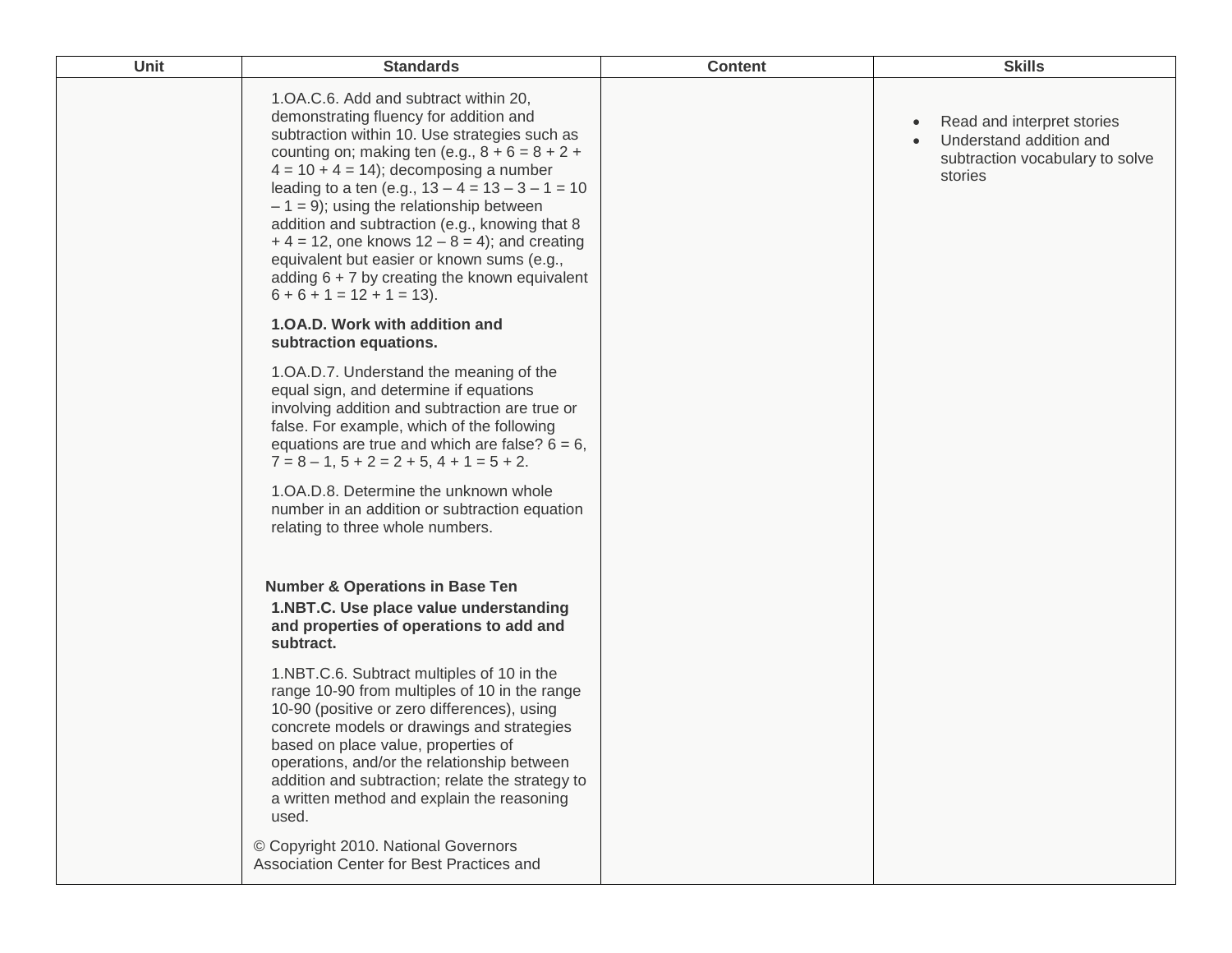| <b>Unit</b>     | <b>Standards</b>                                                                                                                                                                                                                                                                                                                                                                                                                                                                                                                                                                                                                                                                                                                                                                                                                                                                                                                                                                                                                                                                                                                                                                                                                                                                                                             | <b>Content</b>                                                                                                                                                                                                                                                                                                                                                                                                                                                                                                                                                                                                                                                                                                              | <b>Skills</b>                                                                                                                                                                                                                                                                                                                                                                                                                                                                                                                                                                                                                                                                                                                                                                                                                                                                                               |
|-----------------|------------------------------------------------------------------------------------------------------------------------------------------------------------------------------------------------------------------------------------------------------------------------------------------------------------------------------------------------------------------------------------------------------------------------------------------------------------------------------------------------------------------------------------------------------------------------------------------------------------------------------------------------------------------------------------------------------------------------------------------------------------------------------------------------------------------------------------------------------------------------------------------------------------------------------------------------------------------------------------------------------------------------------------------------------------------------------------------------------------------------------------------------------------------------------------------------------------------------------------------------------------------------------------------------------------------------------|-----------------------------------------------------------------------------------------------------------------------------------------------------------------------------------------------------------------------------------------------------------------------------------------------------------------------------------------------------------------------------------------------------------------------------------------------------------------------------------------------------------------------------------------------------------------------------------------------------------------------------------------------------------------------------------------------------------------------------|-------------------------------------------------------------------------------------------------------------------------------------------------------------------------------------------------------------------------------------------------------------------------------------------------------------------------------------------------------------------------------------------------------------------------------------------------------------------------------------------------------------------------------------------------------------------------------------------------------------------------------------------------------------------------------------------------------------------------------------------------------------------------------------------------------------------------------------------------------------------------------------------------------------|
|                 | Council of Chief State School Officers. All rights<br>reserved.                                                                                                                                                                                                                                                                                                                                                                                                                                                                                                                                                                                                                                                                                                                                                                                                                                                                                                                                                                                                                                                                                                                                                                                                                                                              |                                                                                                                                                                                                                                                                                                                                                                                                                                                                                                                                                                                                                                                                                                                             |                                                                                                                                                                                                                                                                                                                                                                                                                                                                                                                                                                                                                                                                                                                                                                                                                                                                                                             |
| <b>Geometry</b> | <b>CCSS: Mathematics</b><br><b>CCSS: Grade 1</b><br><b>Geometry</b><br>1.G.A. Reason with shapes and their<br>attributes.<br>1.G.A.1. Distinguish between defining<br>attributes (e.g., triangles are closed and<br>three-sided) versus non-defining attributes<br>(e.g., color, orientation, overall size) ; build<br>and draw shapes to possess defining<br>attributes.<br>1.G.A.2. Compose two-dimensional shapes<br>(rectangles, squares, trapezoids, triangles,<br>half-circles, and quarter-circles) or three-<br>dimensional shapes (cubes, right rectangular<br>prisms, right circular cones, and right circular<br>cylinders) to create a composite shape, and<br>compose new shapes from the composite<br>shape.<br>1.G.A.3. Partition circles and rectangles into<br>two and four equal shares, describe the<br>shares using the words halves, fourths, and<br>quarters, and use the phrases half of, fourth<br>of, and quarter of. Describe the whole as two<br>of, or four of the shares. Understand for these<br>examples that decomposing into more equal<br>shares creates smaller shares.<br><b>Mathematical Practice</b><br><b>MP. The Standards for Mathematical</b><br>Practice describe varieties of expertise<br>that mathematics educators at all levels<br>should seek to develop in their students. | <b>Two-dimensional figures</b><br>Rectangle<br>$\circ$<br>Square<br>$\circ$<br>Circle<br>$\circ$<br>Triangle<br>$\circ$<br>Hexagon<br>$\circ$<br>Trapezoid<br>$\circ$<br>Rhombus<br>$\circ$<br>Sides and corners<br>$\circ$<br>(vertices)<br>Open and closed<br>$\circ$<br>shapes<br><b>Three-dimensional</b><br>figures<br>Sphere<br>$\circ$<br>Cone<br>$\circ$<br>Cube<br>$\circ$<br>Cylinder<br>$\circ$<br>Pyramid<br>$\circ$<br>Rectangular prism<br>$\circ$<br><b>Triangular Prism</b><br>$\circ$<br><b>Faces and corners</b><br>Vertices<br>$\circ$<br>Faces<br>$\circ$<br>Corners<br>$\circ$<br><b>Transformations</b><br>Symmetry<br>$\circ$<br>Compare shapes<br>$\circ$<br>Slides, flips, and<br>$\circ$<br>turns | The students will be able to:<br><b>Two-dimensional figures</b><br>Identify two-dimensional figures<br>Identify attributes of two-<br>dimensional figure<br>Use objects to compose new<br>two-dimensional figures/shapes<br>Relate two-dimensional figures<br>to real life<br>Partition circles and rectangles<br>into two equal shares<br>Identify open and closed figures<br><b>Three-dimensional figures</b><br>Identify three-dimensional<br>$\bullet$<br>figures<br>Identify attributes of three-<br>dimensional figures<br>Compose a new figure/shape by<br>$\bullet$<br>combining three-dimensional<br>figures/shapes<br>Identify two-dimensional shapes<br>$\bullet$<br>on three-dimensional shapes<br>Relate three-dimensional<br>figures to real world<br><b>Faces and corners</b><br>Use defining attributes to sort<br>shapes<br><b>Transformations</b><br>Draw a line of symmetry<br>$\bullet$ |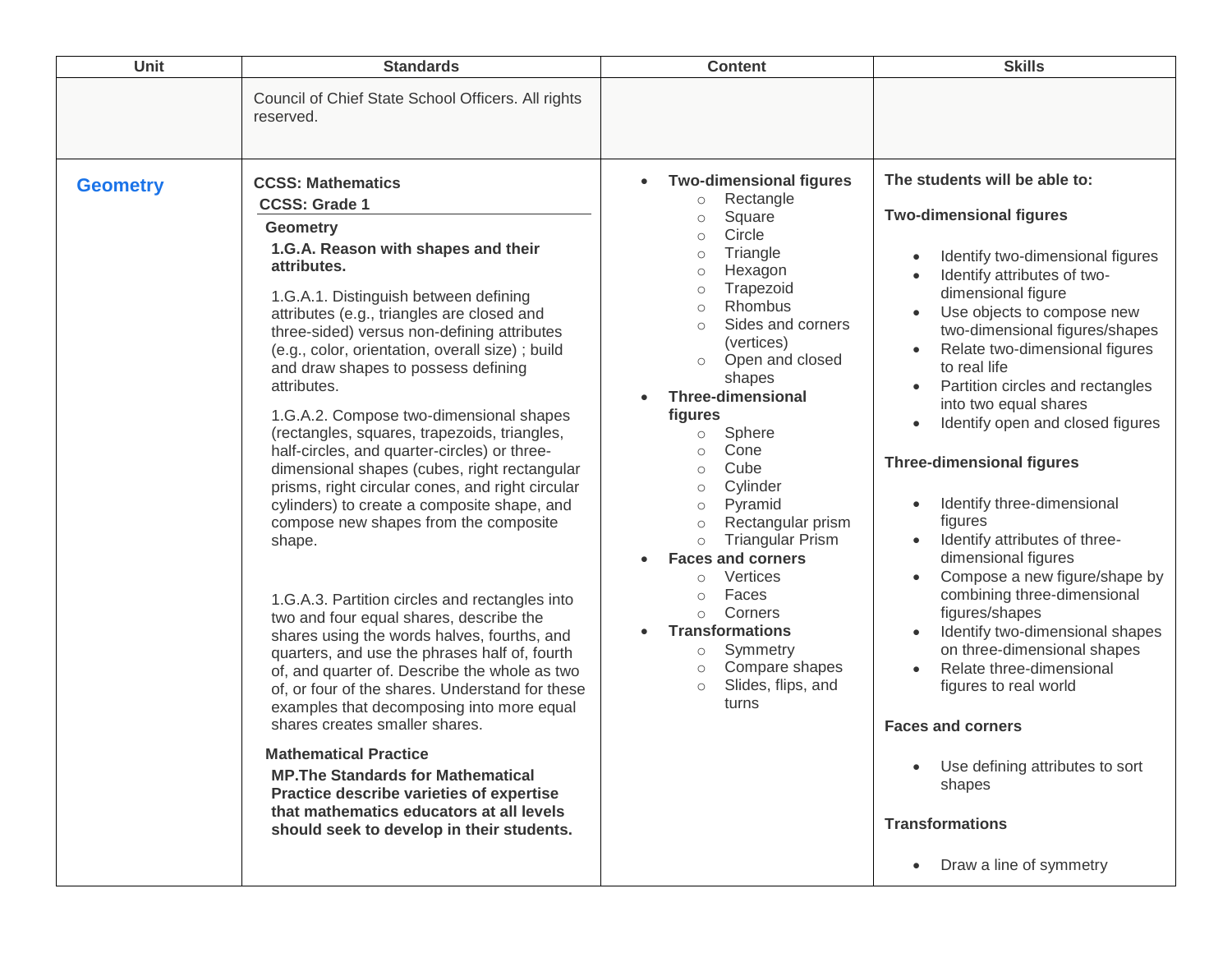| Unit | <b>Standards</b>                                                                                                                                                | <b>Content</b> | <b>Skills</b>                                                                                              |
|------|-----------------------------------------------------------------------------------------------------------------------------------------------------------------|----------------|------------------------------------------------------------------------------------------------------------|
|      | MP.1. Make sense of problems and persevere<br>in solving them.<br>MP.4. Model with mathematics.<br>MP.7. Look for and make use of structure.                    |                | Compare figures based on their<br>size and shape<br>Identify slides, flips, and turns of<br>various shapes |
|      | <b>NCTM: Mathematics</b>                                                                                                                                        |                |                                                                                                            |
|      | NCTM: Pre-K - 2                                                                                                                                                 |                |                                                                                                            |
|      | <b>Geometry</b>                                                                                                                                                 |                |                                                                                                            |
|      | Analyze characteristics and properties of<br>two- and three-dimensional geometric<br>shapes and develop mathematical<br>arguments about geometric relationships |                |                                                                                                            |
|      | recognize, name, build, draw, compare, and<br>sort two- and three-dimensional shapes;                                                                           |                |                                                                                                            |
|      | describe attributes and parts of two- and<br>three-dimensional shapes;                                                                                          |                |                                                                                                            |
|      | investigate and predict the results of putting<br>together and taking apart two- and three-<br>dimensional shapes.                                              |                |                                                                                                            |
|      | Apply transformations and use symmetry<br>to analyze mathematical situations                                                                                    |                |                                                                                                            |
|      | recognize and apply slides, flips, and turns;                                                                                                                   |                |                                                                                                            |
|      | recognize and create shapes that have<br>symmetry.                                                                                                              |                |                                                                                                            |
|      | Use visualization, spatial reasoning, and<br>geometric modeling to solve problems                                                                               |                |                                                                                                            |
|      | create mental images of geometric shapes<br>using spatial memory and spatial visualization                                                                      |                |                                                                                                            |
|      | recognize and represent shapes from<br>different perspectives;                                                                                                  |                |                                                                                                            |
|      | recognize geometric shapes and structures in<br>the environment and specify their location.                                                                     |                |                                                                                                            |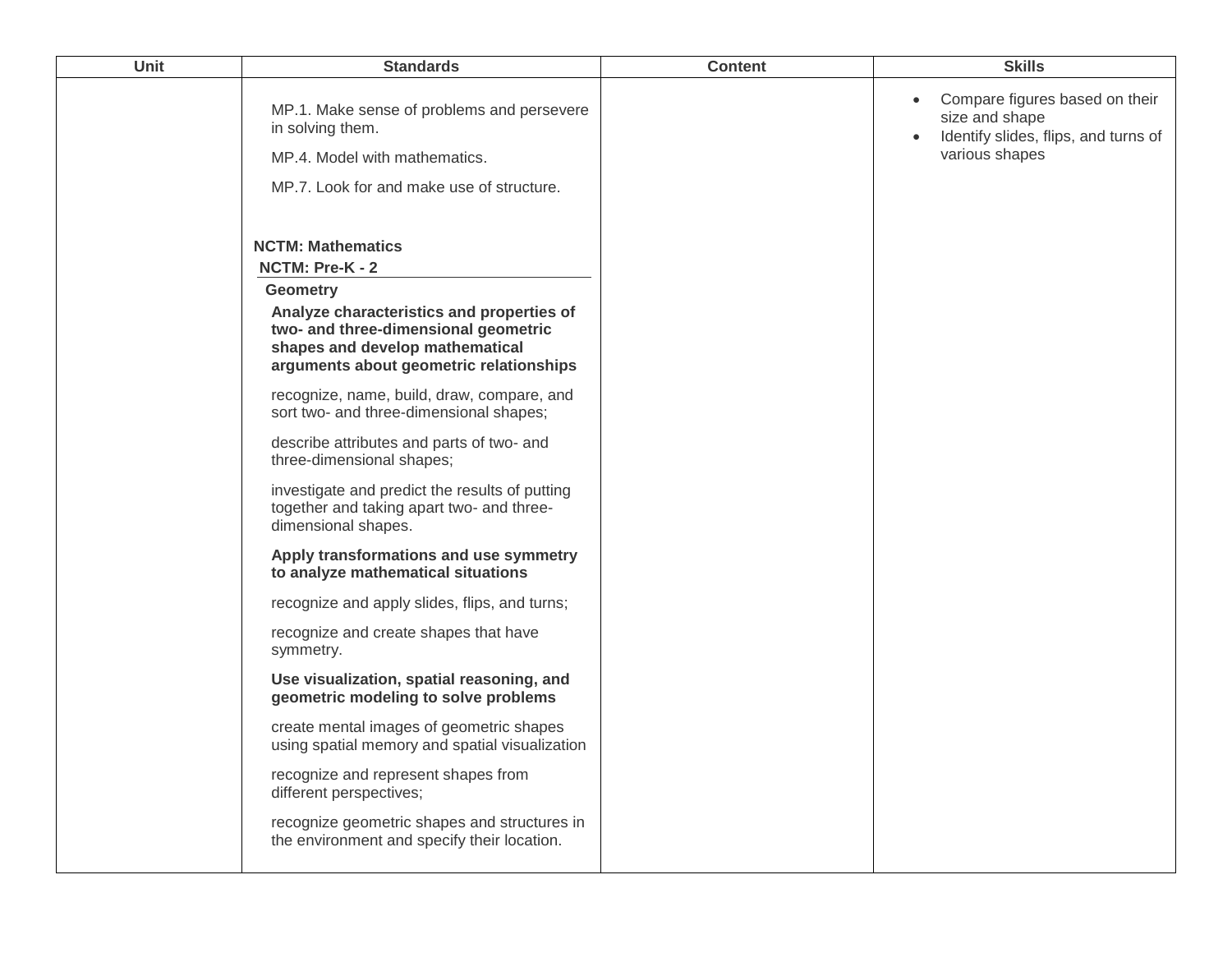| <b>Unit</b>        | <b>Standards</b>                                                                                                                                                                                                                                                                                                                                                                                                                                                                                                                                                                                                                                                                                                                                                                                                                                                                                                                                                                                                                                                                                                                                                     | <b>Content</b>                                                                                                                                                                                                                                                                                                                                     | <b>Skills</b>                                                                                                                                                                                                                                                                                                                                                                                                                                                                                      |
|--------------------|----------------------------------------------------------------------------------------------------------------------------------------------------------------------------------------------------------------------------------------------------------------------------------------------------------------------------------------------------------------------------------------------------------------------------------------------------------------------------------------------------------------------------------------------------------------------------------------------------------------------------------------------------------------------------------------------------------------------------------------------------------------------------------------------------------------------------------------------------------------------------------------------------------------------------------------------------------------------------------------------------------------------------------------------------------------------------------------------------------------------------------------------------------------------|----------------------------------------------------------------------------------------------------------------------------------------------------------------------------------------------------------------------------------------------------------------------------------------------------------------------------------------------------|----------------------------------------------------------------------------------------------------------------------------------------------------------------------------------------------------------------------------------------------------------------------------------------------------------------------------------------------------------------------------------------------------------------------------------------------------------------------------------------------------|
|                    | © Copyright 2010. National Governors<br>Association Center for Best Practices and<br>Council of Chief State School Officers. All rights<br>reserved.                                                                                                                                                                                                                                                                                                                                                                                                                                                                                                                                                                                                                                                                                                                                                                                                                                                                                                                                                                                                                 |                                                                                                                                                                                                                                                                                                                                                    |                                                                                                                                                                                                                                                                                                                                                                                                                                                                                                    |
| <b>Measurement</b> | <b>CCSS: Mathematics</b><br><b>CCSS: Grade 1</b><br><b>Measurement &amp; Data</b><br>1.MD.A. Measure lengths indirectly and by<br>iterating length units.<br>1.MD.A.1. Order three objects by length;<br>compare the lengths of two objects indirectly<br>by using a third object.<br>1.MD.A.2. Express the length of an object as<br>a whole number of length units, by laying<br>multiple copies of a shorter object (the length<br>unit) end to end; understand that the length<br>measurement of an object is the number of<br>same-size length units that span it with no<br>gaps or overlaps. Limit to contexts where the<br>object being measured is spanned by a whole<br>number of length units with no gaps or<br>overlaps.<br><b>Mathematical Practice</b><br><b>MP. The Standards for Mathematical</b><br>Practice describe varieties of expertise<br>that mathematics educators at all levels<br>should seek to develop in their students.<br>MP.6. Attend to precision.<br><b>NCTM: Mathematics</b><br>NCTM: Pre-K - 2<br><b>Measurement</b><br>Understand measurable attributes of<br>objects and the units, systems, and<br>processes of measurement | <b>Compare</b><br>$\bullet$<br>Length<br>$\circ$<br>Weight<br>$\circ$<br>Volume<br>$\circ$<br>Temperature<br>$\circ$<br>Area<br>$\circ$<br><b>Measure</b><br>$\bullet$<br>Inches<br>$\circ$<br>Feet<br>$\circ$<br>Yards<br>$\circ$<br>Volume<br>$\circ$<br>Heavier<br>$\circ$<br>Lighter<br>$\circ$<br>Long(er)<br>$\circ$<br>Short(er)<br>$\circ$ | The students will be able to:<br>Compare<br>Use standard and nonstandard<br>$\bullet$<br>units of measurement to<br>measure length, weight,<br>volume, area and temperature<br>Identify measurement tools<br>$\bullet$<br>correctly and use appropriately<br>when comparing sizes of<br>various objects<br><b>Measure</b><br>Identify measurement tools<br>$\bullet$<br>correctly and use them<br>appropriately when determining<br>the length, weight, volume, area<br>and temperature of objects |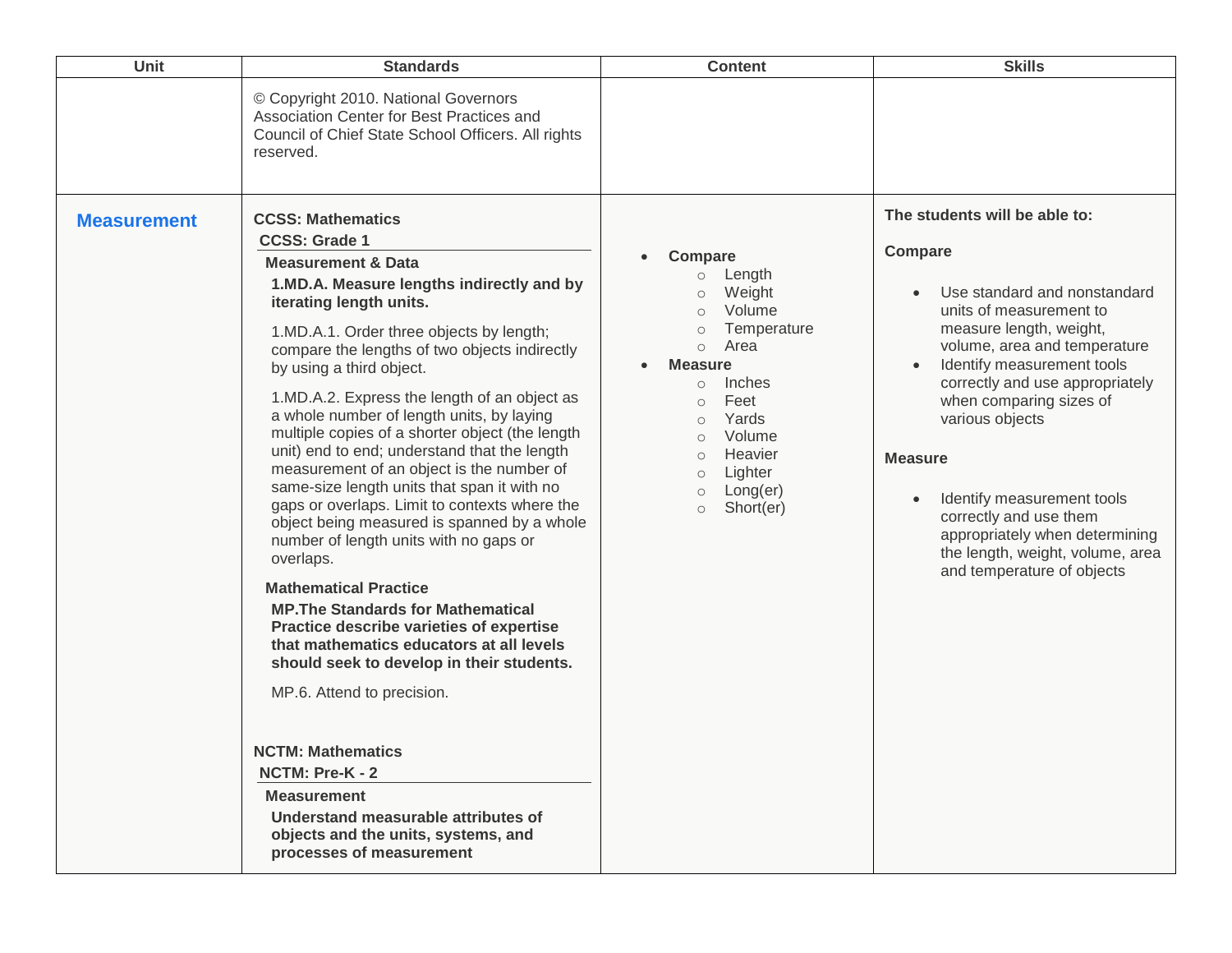| <b>Unit</b>  | <b>Standards</b>                                                                                                                                                                                                                                                                                                                                                                                                                                                                                                                                                                                                                                                                                                                                | <b>Content</b>                                                                                                                                                                                                                                                                                                                         | <b>Skills</b>                                                                                                                                                                                                              |
|--------------|-------------------------------------------------------------------------------------------------------------------------------------------------------------------------------------------------------------------------------------------------------------------------------------------------------------------------------------------------------------------------------------------------------------------------------------------------------------------------------------------------------------------------------------------------------------------------------------------------------------------------------------------------------------------------------------------------------------------------------------------------|----------------------------------------------------------------------------------------------------------------------------------------------------------------------------------------------------------------------------------------------------------------------------------------------------------------------------------------|----------------------------------------------------------------------------------------------------------------------------------------------------------------------------------------------------------------------------|
|              | recognize the attributes of length, volume,<br>weight, area, and time;<br>compare and order objects according to these<br>attributes;<br>understand how to measure using<br>nonstandard and standard units;<br>select an appropriate unit and tool for the<br>attribute being measured.<br>Apply appropriate techniques, tools, and<br>formulas to determine measurements<br>measure with multiple copies of units of the<br>same size, such as paper clips laid end to<br>end;<br>use tools to measure;<br>develop common referents for measures to<br>make comparisons and estimates.<br>© Copyright 2010. National Governors<br>Association Center for Best Practices and<br>Council of Chief State School Officers. All rights<br>reserved. |                                                                                                                                                                                                                                                                                                                                        |                                                                                                                                                                                                                            |
| <b>Money</b> | <b>CCSS: Mathematics</b><br><b>CCSS: Grade 1</b><br><b>Operations &amp; Algebraic Thinking</b><br>1.OA.A. Represent and solve problems<br>involving addition and subtraction.<br>1.OA.A.2. Solve word problems that call for<br>addition of three whole numbers whose sum<br>is less than or equal to 20, e.g., by using<br>objects, drawings, and equations with a<br>symbol for the unknown number to represent<br>the problem.<br><b>Mathematical Practice</b>                                                                                                                                                                                                                                                                               | Topics:<br>Coin identification and<br>value<br>Penny, nickel,<br>$\circ$<br>dime, quarter<br><b>Counting mixed coins</b><br><b>Bill identification</b><br>$\bullet$<br>One, five, and ten-<br>$\circ$<br>dollar bills<br><b>Trading coins</b><br>$\bullet$<br>$\circ$ 5 pennies = 1<br>nickel<br>$5$ nickels = 1<br>$\circ$<br>quarter | The students will be able to:<br><b>Coin identification</b><br>Count variety of mixed coins<br>$\bullet$<br><b>Bill identification</b><br>Identify one, five, and ten-dollar<br>$\bullet$<br>bills<br><b>Trading coins</b> |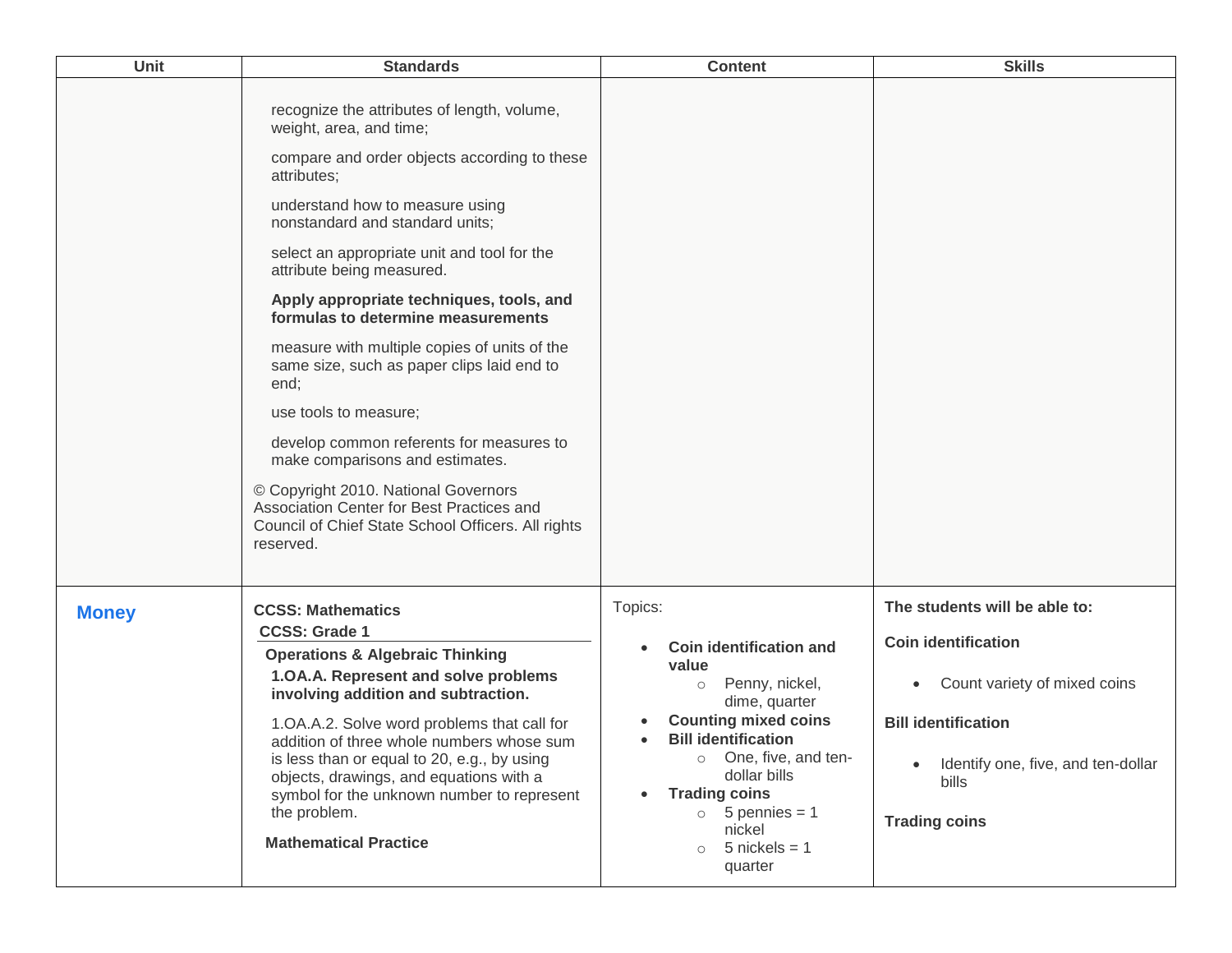| <b>Unit</b> | <b>Standards</b>                                                                                                                                                                                                                                                                                                                                                                                                                   | <b>Content</b>                                                                                                                                                                                                                                                                                                          | <b>Skills</b>                                                                                                                                                                                                                                                                           |
|-------------|------------------------------------------------------------------------------------------------------------------------------------------------------------------------------------------------------------------------------------------------------------------------------------------------------------------------------------------------------------------------------------------------------------------------------------|-------------------------------------------------------------------------------------------------------------------------------------------------------------------------------------------------------------------------------------------------------------------------------------------------------------------------|-----------------------------------------------------------------------------------------------------------------------------------------------------------------------------------------------------------------------------------------------------------------------------------------|
|             | <b>MP. The Standards for Mathematical</b><br>Practice describe varieties of expertise<br>that mathematics educators at all levels<br>should seek to develop in their students.<br>MP.1. Make sense of problems and persevere<br>in solving them.                                                                                                                                                                                   | 4 quarters $= 1$<br>$\circ$<br>dollar<br>100 pennies = $1$<br>$\circ$<br>dollar<br>10 dimes $=$ 1 dollar<br>$\circ$                                                                                                                                                                                                     | Trade coins (i.e. 5 pennies for 1<br>$\bullet$<br>nickel)                                                                                                                                                                                                                               |
|             | MP.2. Reason abstractly and quantitatively.                                                                                                                                                                                                                                                                                                                                                                                        |                                                                                                                                                                                                                                                                                                                         |                                                                                                                                                                                                                                                                                         |
|             | MP.4. Model with mathematics.                                                                                                                                                                                                                                                                                                                                                                                                      |                                                                                                                                                                                                                                                                                                                         |                                                                                                                                                                                                                                                                                         |
|             | MP.5. Use appropriate tools strategically.                                                                                                                                                                                                                                                                                                                                                                                         |                                                                                                                                                                                                                                                                                                                         |                                                                                                                                                                                                                                                                                         |
|             | MP.6. Attend to precision.                                                                                                                                                                                                                                                                                                                                                                                                         |                                                                                                                                                                                                                                                                                                                         |                                                                                                                                                                                                                                                                                         |
|             | © Copyright 2010. National Governors<br>Association Center for Best Practices and<br>Council of Chief State School Officers. All rights<br>reserved.                                                                                                                                                                                                                                                                               |                                                                                                                                                                                                                                                                                                                         |                                                                                                                                                                                                                                                                                         |
| <b>Time</b> | <b>CCSS: Mathematics</b>                                                                                                                                                                                                                                                                                                                                                                                                           | Topics:                                                                                                                                                                                                                                                                                                                 | The students will be able to:                                                                                                                                                                                                                                                           |
|             | <b>CCSS: Grade 1</b><br><b>Measurement &amp; Data</b><br>1.MD.B. Tell and write time.<br>1.MD.B.3. Tell and write time in hours and<br>half-hours using analog and digital clocks.<br><b>Mathematical Practice</b><br><b>MP. The Standards for Mathematical</b><br>Practice describe varieties of expertise<br>that mathematics educators at all levels<br>should seek to develop in their students.<br>MP.6. Attend to precision. | <b>Ordering events</b><br>$\bullet$<br>Before/after<br>$\circ$<br>First, next, last<br>$\circ$<br>Morning, noon,<br>$\circ$<br>evening<br>Time<br>$\bullet$<br>Hour and half hour<br>$\circ$<br>on digital and<br>analog clocks<br>Terminology: half<br>$\circ$<br>past, 30 minutes<br>after<br>elapsed time<br>$\circ$ | <b>Ordering Events</b><br>Put events in order using time<br>$\bullet$<br>order words (i.e. before/after,<br>first, next, last, etc.)<br><b>Time</b><br>Identify hours and half hours on<br>$\bullet$<br>digital and analog clocks.<br>Use terminology half past and<br>30 minutes after |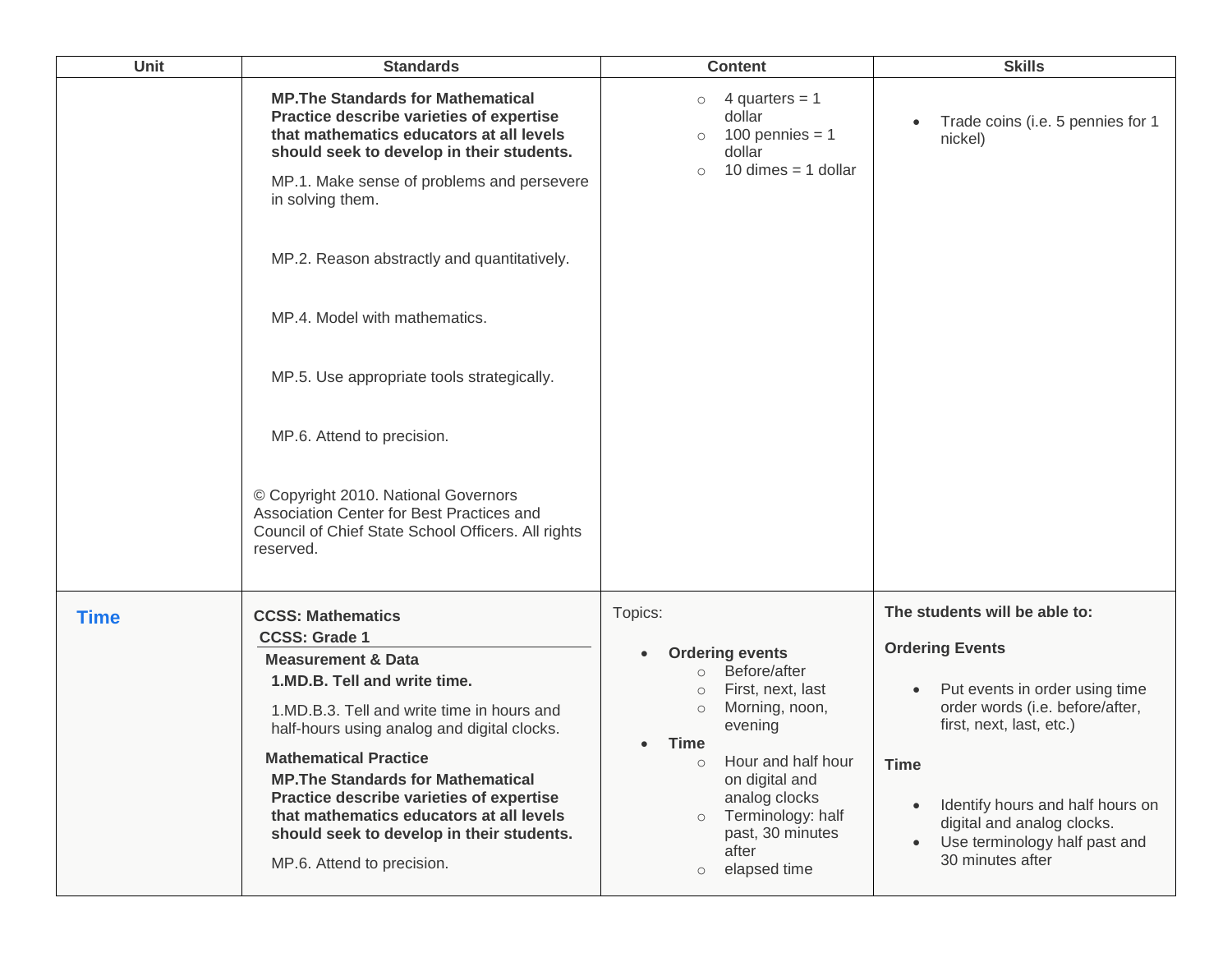| <b>Unit</b>      | <b>Standards</b>                                                                                                                                                                                                                                                                                                                                                                                                                                                                                                                                                                                                                   | <b>Content</b>                                                                                                                                                       | <b>Skills</b>                                                                                                                                                                                                                                                                                                            |
|------------------|------------------------------------------------------------------------------------------------------------------------------------------------------------------------------------------------------------------------------------------------------------------------------------------------------------------------------------------------------------------------------------------------------------------------------------------------------------------------------------------------------------------------------------------------------------------------------------------------------------------------------------|----------------------------------------------------------------------------------------------------------------------------------------------------------------------|--------------------------------------------------------------------------------------------------------------------------------------------------------------------------------------------------------------------------------------------------------------------------------------------------------------------------|
|                  | <b>NCTM: Mathematics</b><br>NCTM: Pre-K - 2<br><b>Measurement</b><br>Understand measurable attributes of<br>objects and the units, systems, and<br>processes of measurement<br>recognize the attributes of length, volume,<br>weight, area, and time;<br>compare and order objects according to these<br>attributes;<br>Apply appropriate techniques, tools, and<br>formulas to determine measurements<br>use tools to measure;<br>© Copyright 2010. National Governors<br>Association Center for Best Practices and<br>Council of Chief State School Officers. All rights<br>reserved.                                            | <b>Calendar</b><br>Days of week<br>$\circ$<br>Months of year<br>$\circ$<br>Seasons<br>$\circ$                                                                        | Identify the amount of time that<br>has past (elapsed time)<br><b>Calendar</b><br>Name the days of the week in<br>$\bullet$<br>order<br>Name the months of the year in<br>$\bullet$<br>order<br>Name the seasons and<br>understand when they occur<br>during a calendar year<br>Read the date on a calendar<br>$\bullet$ |
| <b>Fractions</b> | <b>CCSS: Mathematics</b><br><b>CCSS: Grade 1</b><br><b>Geometry</b><br>1.G.A. Reason with shapes and their<br>attributes.<br>1.G.A.3. Partition circles and rectangles into<br>two and four equal shares, describe the<br>shares using the words halves, fourths, and<br>quarters, and use the phrases half of, fourth<br>of, and quarter of. Describe the whole as two<br>of, or four of the shares. Understand for these<br>examples that decomposing into more equal<br>shares creates smaller shares.<br><b>Mathematical Practice</b><br><b>MP. The Standards for Mathematical</b><br>Practice describe varieties of expertise | Topics:<br><b>Equal parts</b><br>Symmetry<br>$\circ$<br>Halves/halves of a<br>$\circ$<br>whole<br>Half, one third, one fourth<br>Identify parts of a whole<br>or set | The students will be able to:<br><b>Equal parts</b><br>Identify equal parts<br>$\bullet$<br>Divide into equal parts<br>$\bullet$<br>Draw lines of symmetry<br>$\bullet$<br><b>Fractions</b><br>Identify and create one half, one<br>$\bullet$<br>third, and one fourth<br>Parts of a Whole (Set)                         |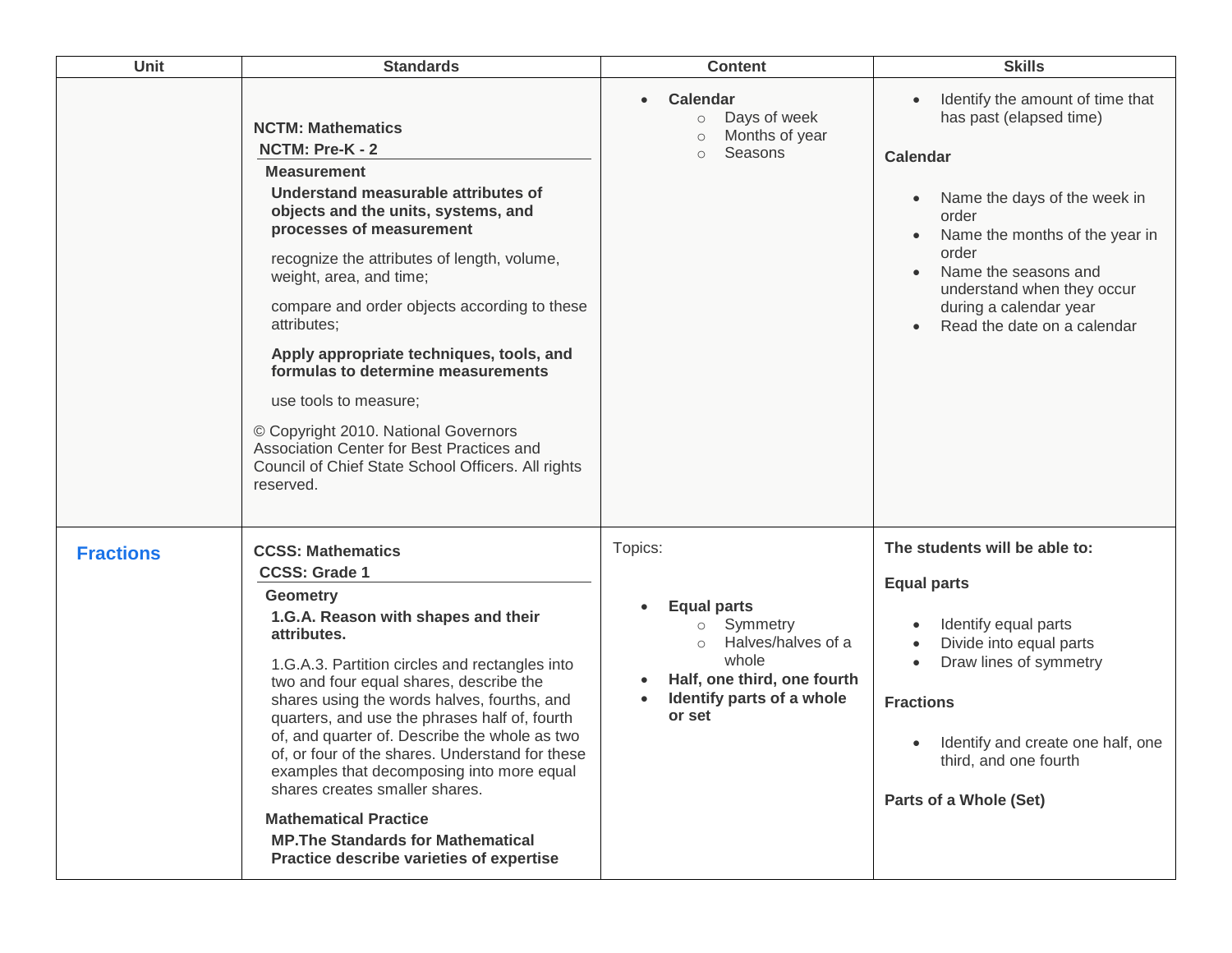| <b>Unit</b>                                 | <b>Standards</b>                                                                                                                                                                                                                                                                                                                                                           | <b>Content</b>                                                                                                                                                                                              | <b>Skills</b>                                                                                                                                                                 |
|---------------------------------------------|----------------------------------------------------------------------------------------------------------------------------------------------------------------------------------------------------------------------------------------------------------------------------------------------------------------------------------------------------------------------------|-------------------------------------------------------------------------------------------------------------------------------------------------------------------------------------------------------------|-------------------------------------------------------------------------------------------------------------------------------------------------------------------------------|
|                                             | that mathematics educators at all levels<br>should seek to develop in their students.<br>MP.4. Model with mathematics.<br>MP.5. Use appropriate tools strategically.<br>MP.6. Attend to precision.                                                                                                                                                                         |                                                                                                                                                                                                             | Identify non-unit fractions in<br>$\bullet$<br>relation to a whole                                                                                                            |
|                                             | <b>NCTM: Mathematics</b><br>NCTM: Pre-K - 2                                                                                                                                                                                                                                                                                                                                |                                                                                                                                                                                                             |                                                                                                                                                                               |
|                                             | <b>Number &amp; Operations</b><br>Understand numbers, ways of<br>representing numbers, relationships<br>among numbers, and number systems                                                                                                                                                                                                                                  |                                                                                                                                                                                                             |                                                                                                                                                                               |
|                                             | develop a sense of whole numbers and<br>represent and use them in flexible ways,<br>including relating, composing, and<br>decomposing numbers;                                                                                                                                                                                                                             |                                                                                                                                                                                                             |                                                                                                                                                                               |
|                                             | understand and represent commonly used<br>fractions, such as 1/4, 1/3, and 1/2.                                                                                                                                                                                                                                                                                            |                                                                                                                                                                                                             |                                                                                                                                                                               |
|                                             | © Copyright 2010. National Governors<br>Association Center for Best Practices and<br>Council of Chief State School Officers. All rights<br>reserved.                                                                                                                                                                                                                       |                                                                                                                                                                                                             |                                                                                                                                                                               |
| <b>Double Digit</b>                         | <b>CCSS: Mathematics</b>                                                                                                                                                                                                                                                                                                                                                   | <b>Topics:</b>                                                                                                                                                                                              | The students will be able to:                                                                                                                                                 |
| <b>Addition &amp;</b>                       | <b>CCSS: Grade 1</b>                                                                                                                                                                                                                                                                                                                                                       |                                                                                                                                                                                                             | Add and subtract tens                                                                                                                                                         |
| <b>Subtraction w/o</b><br><b>Regrouping</b> | <b>Operations &amp; Algebraic Thinking</b><br>1.0A.A. Represent and solve problems<br>involving addition and subtraction.<br>1. OA. A. 1. Use addition and subtraction within<br>20 to solve word problems involving situations<br>of adding to, taking from, putting together,<br>taking apart, and comparing, with unknowns<br>in all positions, e.g., by using objects, | Add and subtract tens<br>o 1 group of 10 ones<br>is equal to one<br>group of 10<br>Add two digit numbers<br>$\bullet$<br>Ones<br>$\circ$<br>Tens<br>$\circ$<br>Place value<br>$\circ$<br>Sums(s)<br>$\circ$ | Count on or back from ten/by<br>$\bullet$<br>tens to add or subtract<br>Add and subtract within 20<br>Make tens to add one and two-<br>digit numbers<br>Add two digit numbers |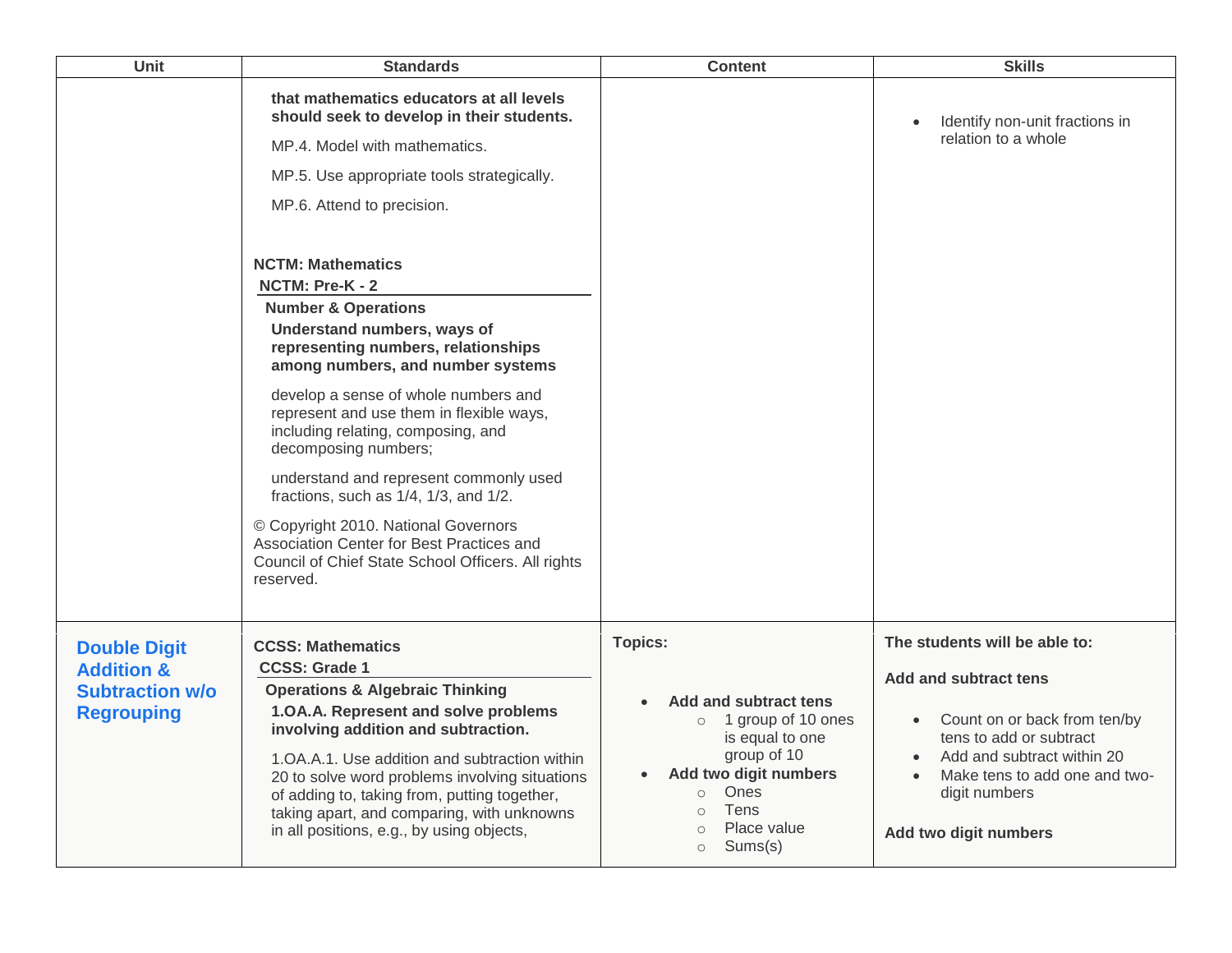| <b>Unit</b> | <b>Standards</b>                                                                                                                                                                                                                                                                                                                                                                                                                                                                                                                                                            | <b>Content</b>                                                                                                                               | <b>Skills</b>                                                                                                                                                                                   |
|-------------|-----------------------------------------------------------------------------------------------------------------------------------------------------------------------------------------------------------------------------------------------------------------------------------------------------------------------------------------------------------------------------------------------------------------------------------------------------------------------------------------------------------------------------------------------------------------------------|----------------------------------------------------------------------------------------------------------------------------------------------|-------------------------------------------------------------------------------------------------------------------------------------------------------------------------------------------------|
|             | drawings, and equations with a symbol for the<br>unknown number to represent the problem.<br>1.OA.A.2. Solve word problems that call for<br>addition of three whole numbers whose sum<br>is less than or equal to 20, e.g., by using<br>objects, drawings, and equations with a<br>symbol for the unknown number to represent<br>the problem.                                                                                                                                                                                                                               | <b>Subtract two digit</b><br>$\bullet$<br>numbers<br>Ones<br>$\circ$<br>Tens<br>$\circ$<br>Difference(s)<br>$\circ$<br><b>Hundreds chart</b> | Add two digit numbers up to ten<br>$\bullet$<br>without regrouping<br>Make tens to add two-digit<br>numbers<br>Apply knowledge of place value<br>to add two-digit numbers                       |
|             | 1.OA.B. Understand and apply properties<br>of operations and the relationship between<br>addition and subtraction.<br>1.OA.B.3. Apply properties of operations as<br>strategies to add and subtract.                                                                                                                                                                                                                                                                                                                                                                        | Grade_1_Vocabulary.docx                                                                                                                      | Subtract two digit numbers<br>Subtract two digit numbers<br>without regrouping<br>Make tens to subtract two-digit<br>numbers<br>Apply knowledge of place value<br>to subtract two-digit numbers |
|             | 1. OA. B. 4. Understand subtraction as an<br>unknown-addend problem.                                                                                                                                                                                                                                                                                                                                                                                                                                                                                                        |                                                                                                                                              | without regrouping<br><b>Hundreds chart</b>                                                                                                                                                     |
|             | 1. OA.C. Add and subtract within 20.                                                                                                                                                                                                                                                                                                                                                                                                                                                                                                                                        |                                                                                                                                              | Use a hundreds chart to find<br>$\bullet$                                                                                                                                                       |
|             | 1.OA.C.5. Relate counting to addition and<br>subtraction (e.g., by counting on 2 to add 2).                                                                                                                                                                                                                                                                                                                                                                                                                                                                                 |                                                                                                                                              | sums and differences                                                                                                                                                                            |
|             | 1. OA.C.6. Add and subtract within 20,<br>demonstrating fluency for addition and<br>subtraction within 10. Use strategies such as<br>counting on; making ten (e.g., $8 + 6 = 8 + 2 +$<br>$4 = 10 + 4 = 14$ ; decomposing a number<br>leading to a ten (e.g., $13 - 4 = 13 - 3 - 1 = 10$<br>$-1 = 9$ ; using the relationship between<br>addition and subtraction (e.g., knowing that 8<br>$+4 = 12$ , one knows $12 - 8 = 4$ ; and creating<br>equivalent but easier or known sums (e.g.,<br>adding $6 + 7$ by creating the known equivalent<br>$6 + 6 + 1 = 12 + 1 = 13$ . |                                                                                                                                              |                                                                                                                                                                                                 |
|             | 1.0A.D. Work with addition and<br>subtraction equations.                                                                                                                                                                                                                                                                                                                                                                                                                                                                                                                    |                                                                                                                                              |                                                                                                                                                                                                 |
|             | 1.OA.D.7. Understand the meaning of the<br>equal sign, and determine if equations<br>involving addition and subtraction are true or                                                                                                                                                                                                                                                                                                                                                                                                                                         |                                                                                                                                              |                                                                                                                                                                                                 |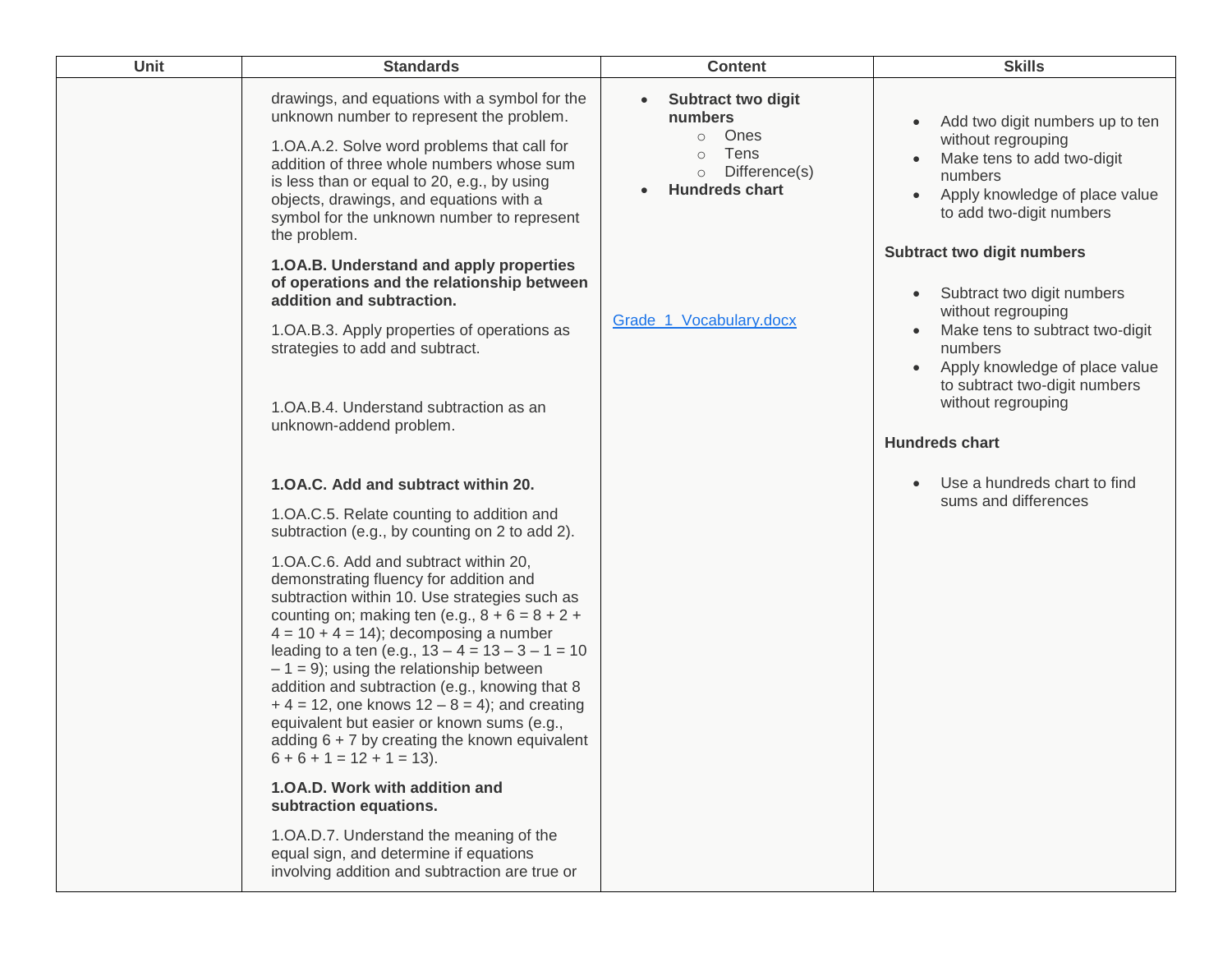| Unit | <b>Standards</b>                                                                                                                                                                                                                                                                                                                                                                                                                                                                                                                                   | <b>Content</b> | <b>Skills</b> |
|------|----------------------------------------------------------------------------------------------------------------------------------------------------------------------------------------------------------------------------------------------------------------------------------------------------------------------------------------------------------------------------------------------------------------------------------------------------------------------------------------------------------------------------------------------------|----------------|---------------|
|      | false. For example, which of the following<br>equations are true and which are false? $6 = 6$ ,<br>$7 = 8 - 1$ , $5 + 2 = 2 + 5$ , $4 + 1 = 5 + 2$ .<br>1. OA.D.8. Determine the unknown whole<br>number in an addition or subtraction equation<br>relating to three whole numbers.                                                                                                                                                                                                                                                                |                |               |
|      | <b>Number &amp; Operations in Base Ten</b><br>1.NBT.B. Understand place value.                                                                                                                                                                                                                                                                                                                                                                                                                                                                     |                |               |
|      | 1.NBT.B.2. Understand that the two digits of a<br>two-digit number represent amounts of tens<br>and ones. Understand the following as special<br>cases:                                                                                                                                                                                                                                                                                                                                                                                            |                |               |
|      | 1.NBT.C. Use place value understanding<br>and properties of operations to add and<br>subtract.                                                                                                                                                                                                                                                                                                                                                                                                                                                     |                |               |
|      | 1.NBT.C.4. Add within 100, including adding a<br>two-digit number and a one-digit number, and<br>adding a two-digit number and a multiple of<br>10, using concrete models or drawings and<br>strategies based on place value, properties of<br>operations, and/or the relationship between<br>addition and subtraction; relate the strategy to<br>a written method and explain the reasoning<br>used. Understand that in adding two-digit<br>numbers, one adds tens and tens, ones and<br>ones; and sometimes it is necessary to<br>compose a ten. |                |               |
|      | 1.NBT.C.5. Given a two-digit number,<br>mentally find 10 more or 10 less than the<br>number, without having to count; explain the<br>reasoning used.                                                                                                                                                                                                                                                                                                                                                                                               |                |               |
|      | 1.NBT.C.6. Subtract multiples of 10 in the<br>range 10-90 from multiples of 10 in the range<br>10-90 (positive or zero differences), using<br>concrete models or drawings and strategies<br>based on place value, properties of<br>operations, and/or the relationship between                                                                                                                                                                                                                                                                     |                |               |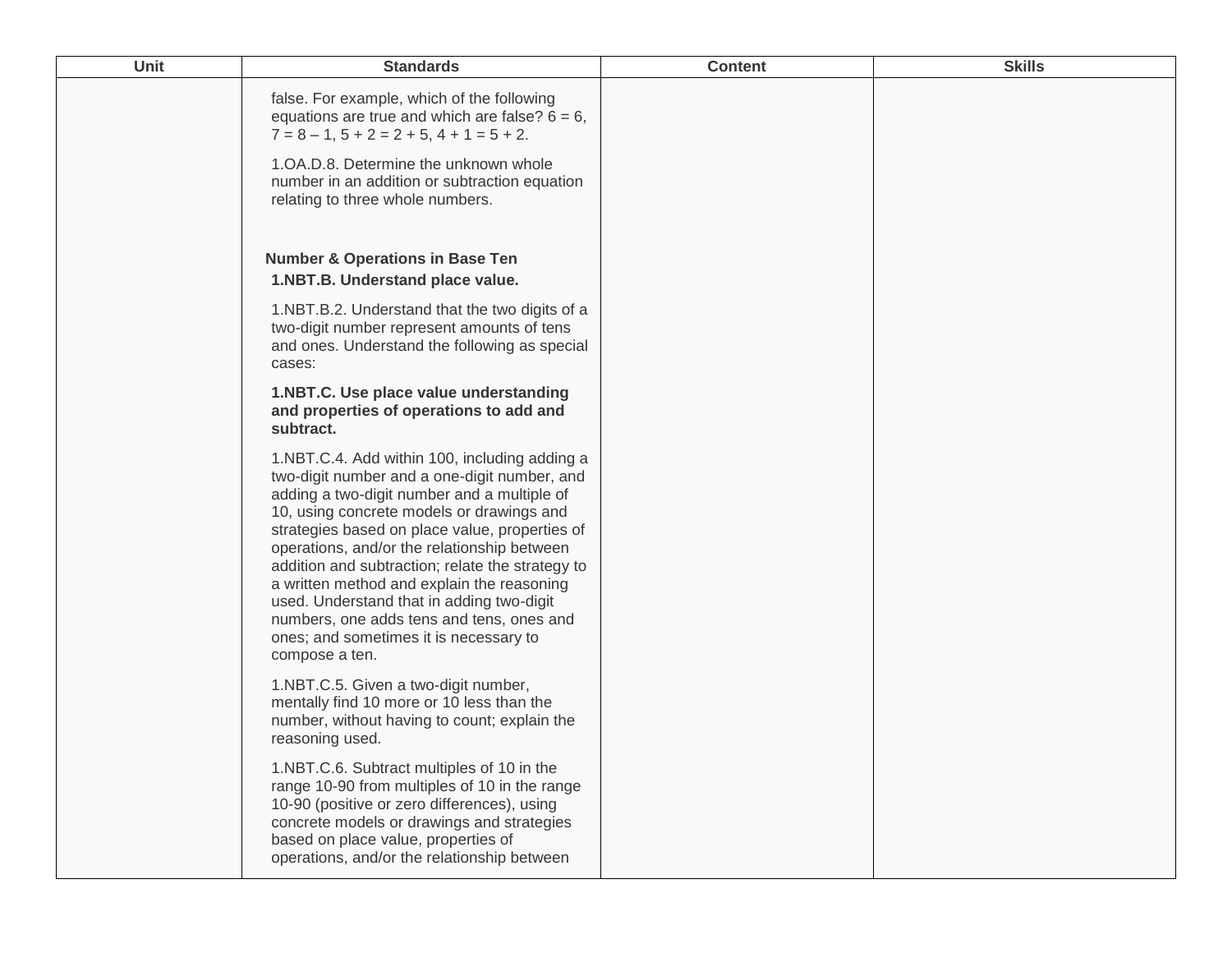| Unit | <b>Standards</b>                                                                                                                                                                                               | <b>Content</b> | <b>Skills</b> |
|------|----------------------------------------------------------------------------------------------------------------------------------------------------------------------------------------------------------------|----------------|---------------|
|      | addition and subtraction; relate the strategy to<br>a written method and explain the reasoning<br>used.                                                                                                        |                |               |
|      | <b>Mathematical Practice</b><br><b>MP. The Standards for Mathematical</b><br>Practice describe varieties of expertise<br>that mathematics educators at all levels<br>should seek to develop in their students. |                |               |
|      | MP.1. Make sense of problems and persevere<br>in solving them.                                                                                                                                                 |                |               |
|      | MP.2. Reason abstractly and quantitatively.                                                                                                                                                                    |                |               |
|      | MP.3. Construct viable arguments and<br>critique the reasoning of others.                                                                                                                                      |                |               |
|      | MP.4. Model with mathematics.                                                                                                                                                                                  |                |               |
|      | MP.6. Attend to precision.                                                                                                                                                                                     |                |               |
|      |                                                                                                                                                                                                                |                |               |
|      | <b>NCTM: Mathematics</b><br>NCTM: Pre-K - 2                                                                                                                                                                    |                |               |
|      | <b>Number &amp; Operations</b>                                                                                                                                                                                 |                |               |
|      | Understand meanings of operations and<br>how they relate to one another                                                                                                                                        |                |               |
|      | understand various meanings of addition and<br>subtraction of whole numbers and the<br>relationship between the two operations;                                                                                |                |               |
|      | understand the effects of adding and<br>subtracting whole numbers;                                                                                                                                             |                |               |
|      | understand situations that entail multiplication<br>and division, such as equal groupings of<br>objects and sharing equally.                                                                                   |                |               |
|      | <b>Compute fluently and make reasonable</b><br>estimates                                                                                                                                                       |                |               |
|      | develop and use strategies for whole-number<br>computations, with a focus on addition and<br>subtraction;                                                                                                      |                |               |
|      |                                                                                                                                                                                                                |                |               |